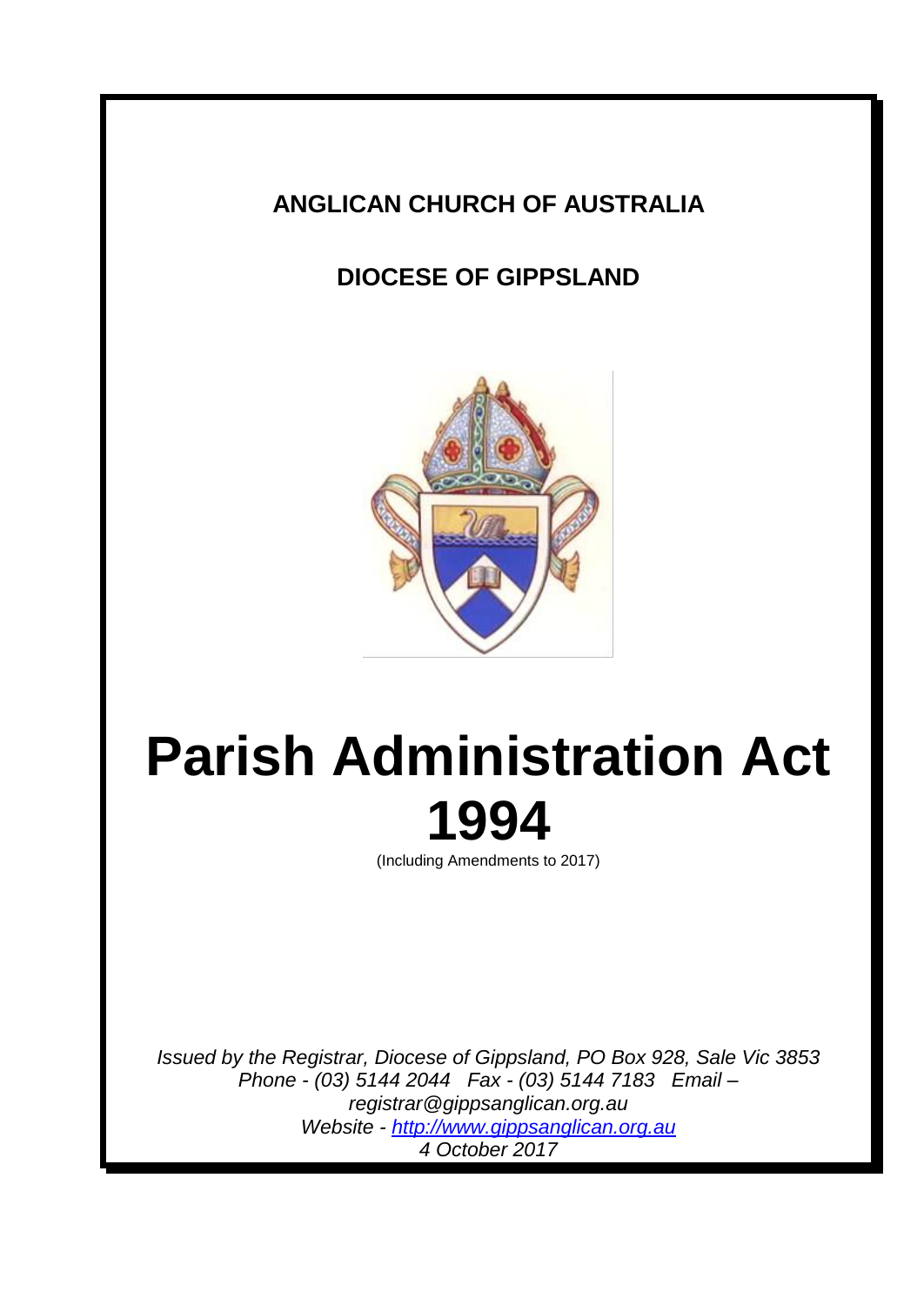## **PARISH ADMINISTRATION ACT** *(Including all amendments to 2017)* **TABLE OF PROVISIONS**

# **Part 1 - Preliminary**

- 1. Short title
- 2. Commencement
- 3. Definitions
- 4. Elector
- 5*.* Principal church of parish

## **Part 2 - Parishes Division 1 - Constitution and boundaries**

- 6. Diocese divided into parishes
- 7. Definitions of boundaries
- 8. Alteration of boundaries
- 9. Petition for new parish

# **Division 2 - Parish land and buildings**

- 10. Acquisition of land
- 11. Land for parish purposes to be held by Trusts Corporation
- 12. Consent required for building or alterations
- 13. Building not to be used as church unless suitably furnished
- 14. Licensing of building for use as church
- 15. Church not to be used for certain purposes without consent
- 16. Use of parish property
- 17. Churches to be open
- 18. Furnishings
- 19. Faculties

## **Division 3 - The incumbent of a parish**

- 20. Incumbent's right to use buildings of parish
- 21. Rectory
- 22. Incumbent to keep certain records
- 23. Incumbent to surrender control on resignation &.
- 24. Recovery of property

# **Part 3 - Parish Council and officers of parish**

25. Constitution of parish council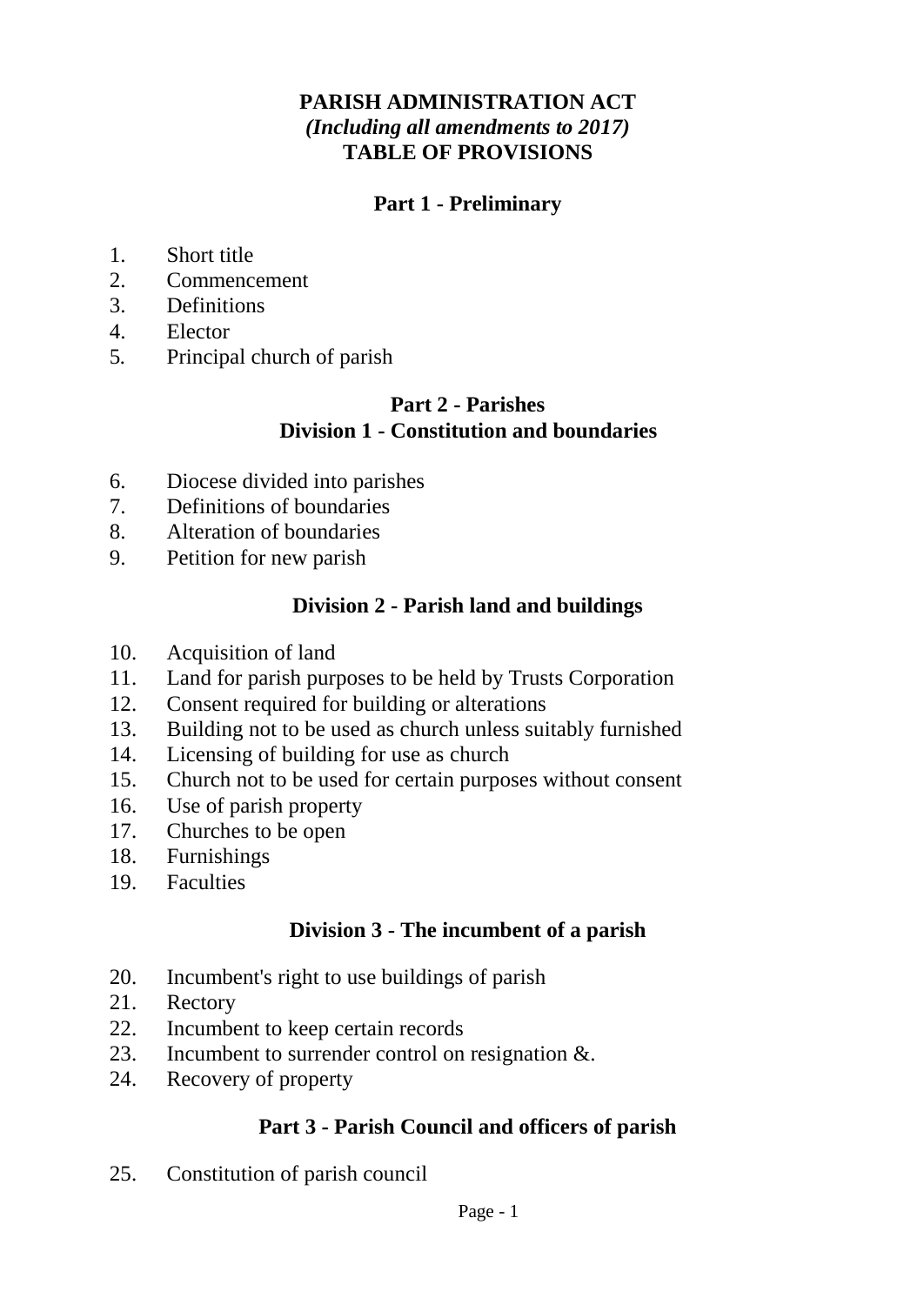- 26. Qualification for office
- 27. Admission of members of parish council
- 28. Youth representation on parish council
- 29. Duties of parish council
- 30. Delegation by parish council
- 31. Duties of churchwardens
- 32. Duties of churchwardens of principal church relating to rectory
- 33. Secretary of parish council
- 34. Treasurer of parish council
- 35. Restriction of voting powers of salaried officers of parish
- 36. Vacancies
- 37. Removal from office
- 38. Casual vacancies elected members
- 39. Casual vacancies appointed members
- 40. Casual vacancies left unfilled

# **Part 4 - Meetings Division 1 - Annual General Meeting of Parish**

- 41. Annual general meeting of parish
- 42. Business at annual general meeting of parish

# **Division 2 - Annual Meeting of Church**

- 43. Annual church meeting
- 44. Business at annual meeting of church

## **Division 3 - Annual Meeting of Committee of Parishioners**

45. Committees of parishioners where place of worship not church

## **Division 4 - Elections**

- 46. Nominations
- 47. Elections
- 48. Failure to hold meeting or elect

#### **Division 5 - General**

- 49. First meeting of parish council
- 50*.* Quorum for AGM, annual meeting or parish council
- 51. Person to preside at meetings
- 52. Assistant minister may attend parish meetings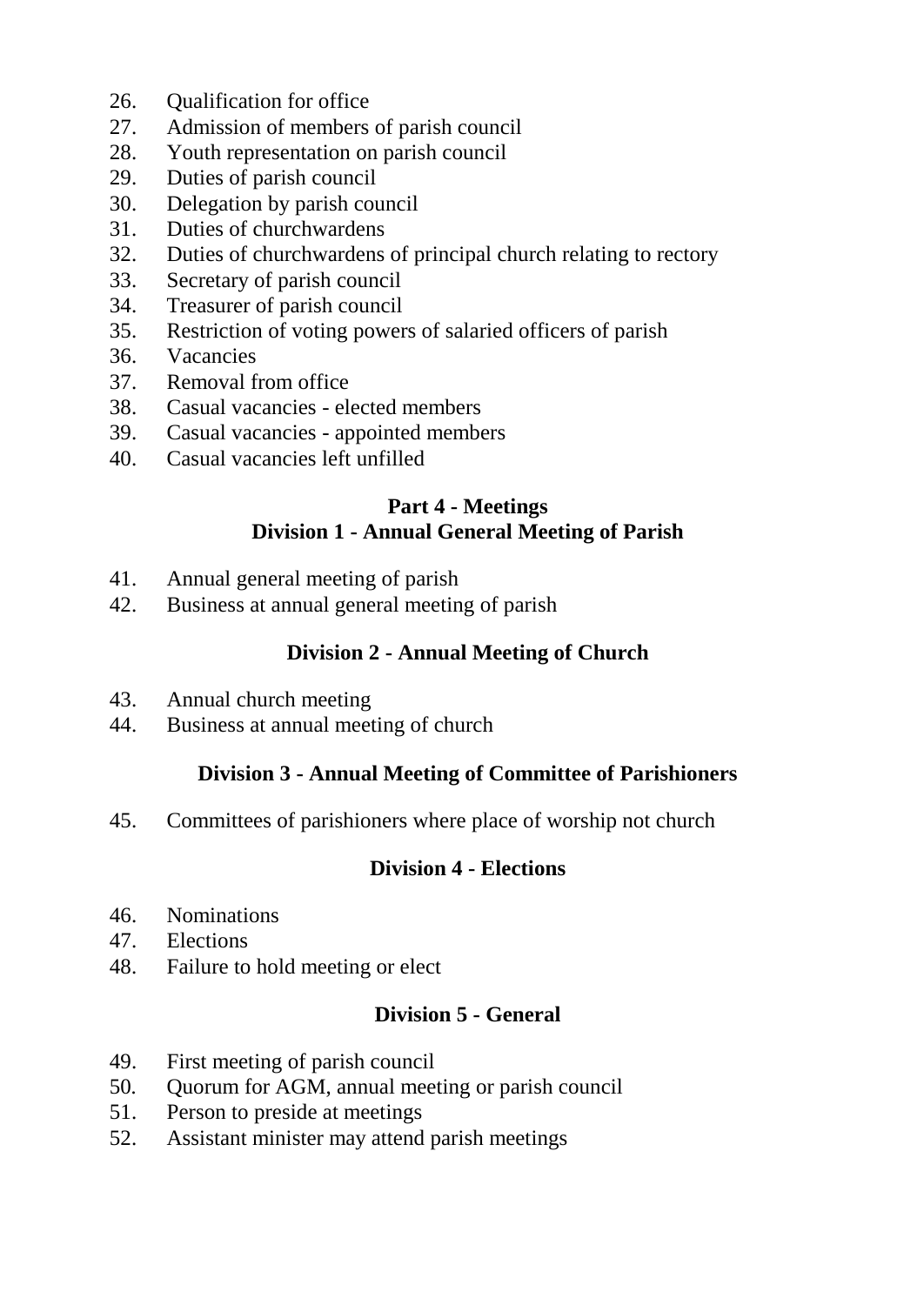## **Part 5 - Finance**

- 53. Banking
- 54. Administration of funds
- 55. Money raised by parish council to be used for Church purposes
- 56. Borrowing
- 57. Parish funds

## **Part 6 - Episcopal Districts**

- 58. Parish may be declared to be Episcopal district
- 59. Ministry in Episcopal district
- 60. Suspension of certain Acts

#### **Part 7 - Miscellaneous**

- 61. Appointments by incumbent
- 62. Changes in order of service
- 63. Decisions by majority
- 64. Notices
- 65. Validity of decisions despite vacancy
- 66. Disputes
- 67. Regulations

# **Part 8 - Transitional**

- 68. Repeal
- 69. Transitional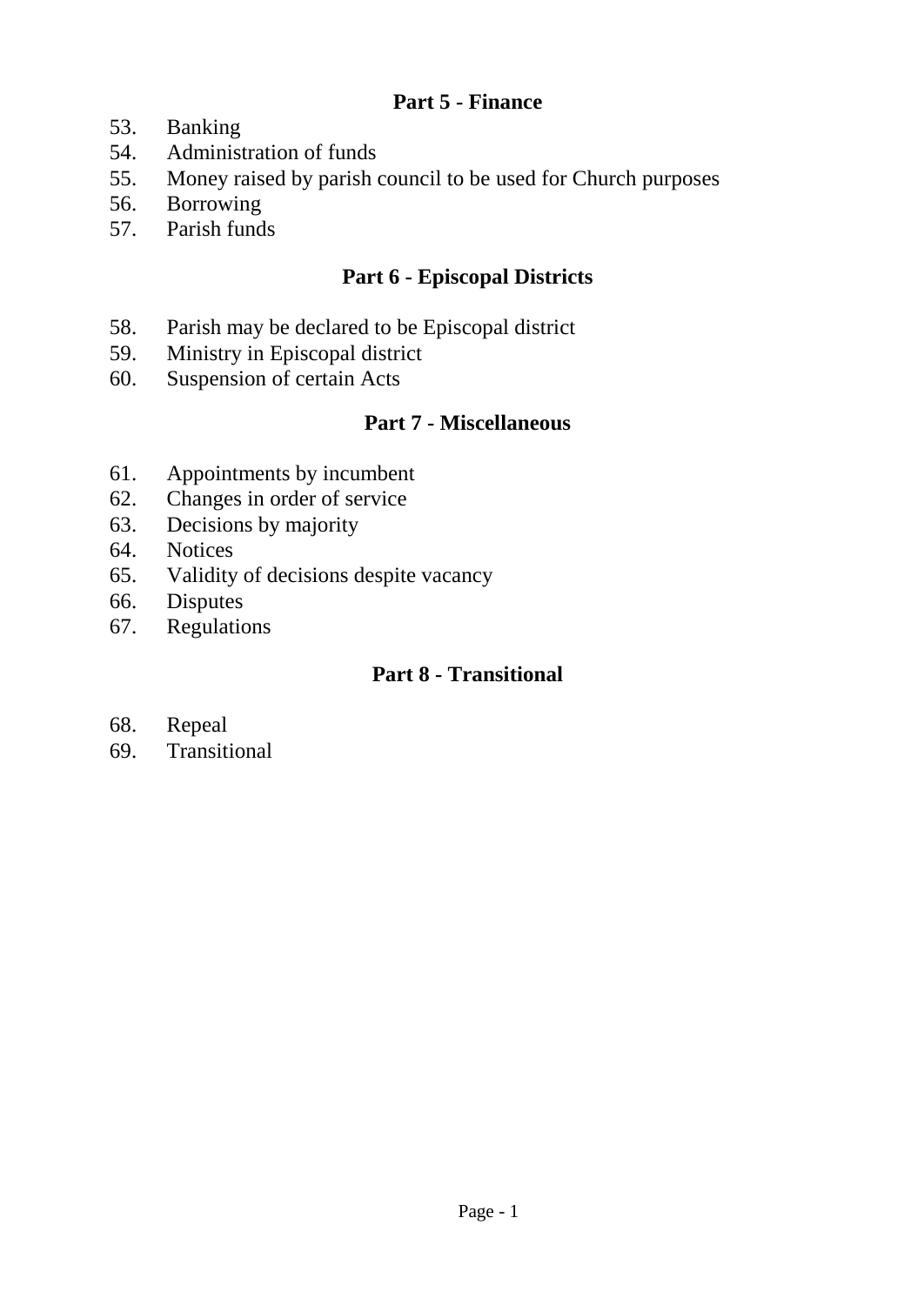# **AN ACT**

#### **relating to the administration of parishes and for other purposes**

BE IT ENACTED by the Bishop, the Clergy and the Laity of the Anglican Church of Australia within the Diocese of Gippsland in Victoria duly met in Synod according to law as follows:

# **PART 1 - PRELIMINARY**

#### *Short title*

1. This Act may be cited as the **Parish Administration Act 1994.**

#### *Commencement*

2. This Act comes into operation on 1 January 1995.

#### *Definitions*

3. In this Act -

**"elector"** means elector as defined in section 4;

**"financial year"** means the year beginning on 1 October;

**"incumbent"** includes priest or deacon in charge of a parish;

**"minister"** means bishop, priest or deacon;

**"principal church",** in relation to a parish, means principal church of the parish as defined in section 5;

**"Registrar"** means the Registrar of the Diocese;

**"Trusts Corporation"** means the Anglican Trusts Corporation for the Diocese of Gippsland.

#### *Elector*

4. A lay person is an elector of a parish for the purposes of an election, nomination or appointment under this Act if the person -

- (a) has been baptised; and
- (b) has attained the age of 18 years; and
- (c) declares himself or herself to be a member of the Anglican Church of Australia; and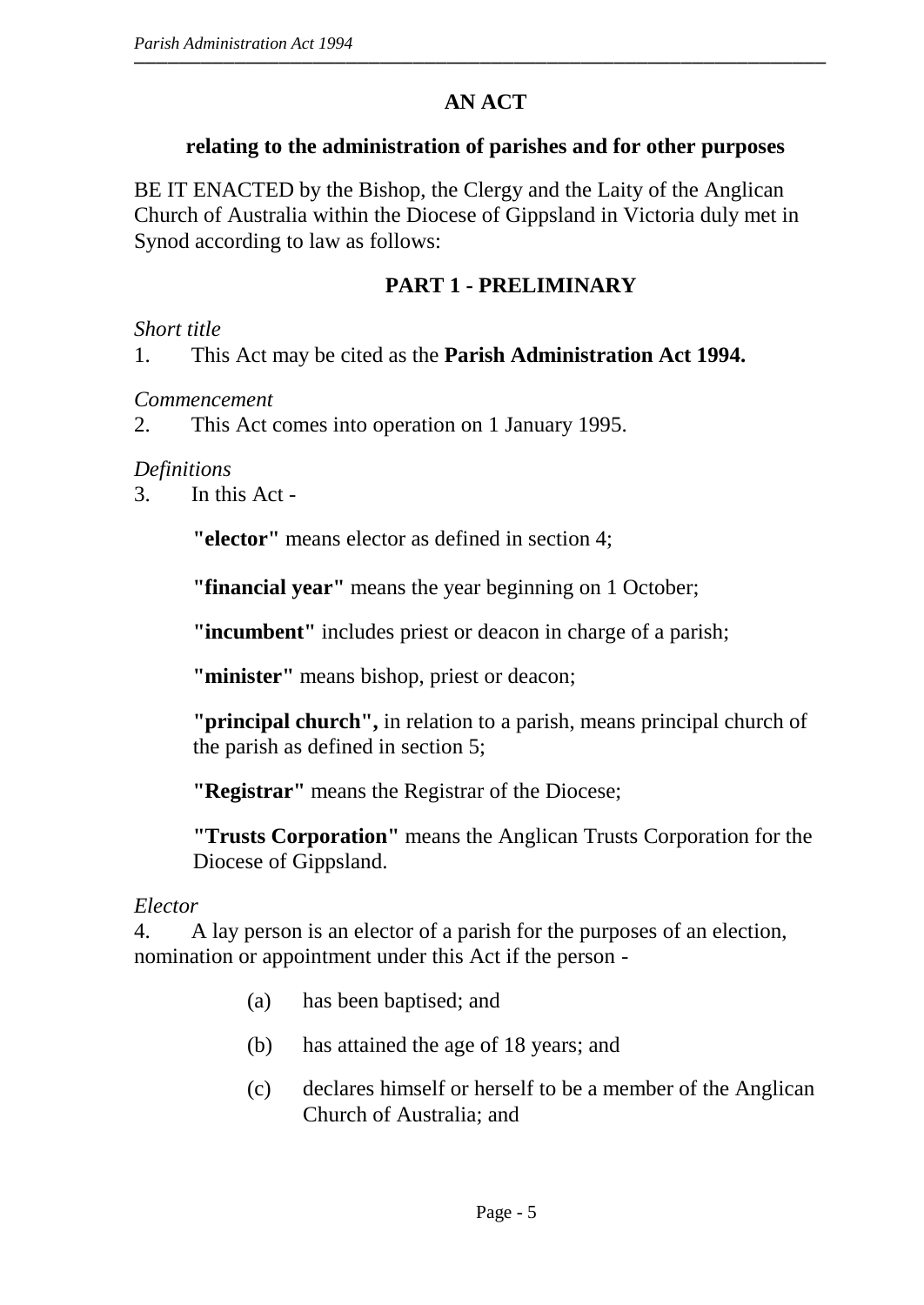- (d) during the 3 months preceding the election, nomination or appointment, usually attended divine service in the parish; and
- (e) is not an elector of any other parish.

# *Principal church of parish <sup>1</sup>*

 *5.* For the purposes of this Act, the principal church of a parish is the church that is for the time being designated by the Bishop in Council as the principal church of the parish.

# **PART 2- PARISHES**

# **Division 1 - Constitution and boundaries**

#### *Diocese divided into parishes*

6. (1) The diocese is divided into areas of ministry known as parishes.

(2) Subject to sections 7 and 8, the number and boundaries of the parishes of the diocese are as determined for the time being by the Bishop in Council.

# *Definition of boundaries*

7. (1) The description of the boundaries of each parish, whether by words or maps or plans or partly by words and partly by maps or plans, and all documents recording the boundaries of a parish, made under this or any other Act of the Synod of this diocese or the diocese of Melbourne -

- (a) shall be kept in the Diocesan Registry; and
- (b) are conclusive evidence of those boundaries.

(2) A copy of a description of boundaries as kept in the Diocesan Registry certified to be a true copy by the Registrar is evidence of those boundaries.

## *Alteration of boundaries*

8. (1) The Bishop in Council may, in accordance with this section, alter the boundaries of a parish, or of 2 or more parishes, by -

(a) dividing the parish into 2 or more parishes; or

 $\overline{a}$  $<sup>1</sup>$  Amended by Act 314/98</sup>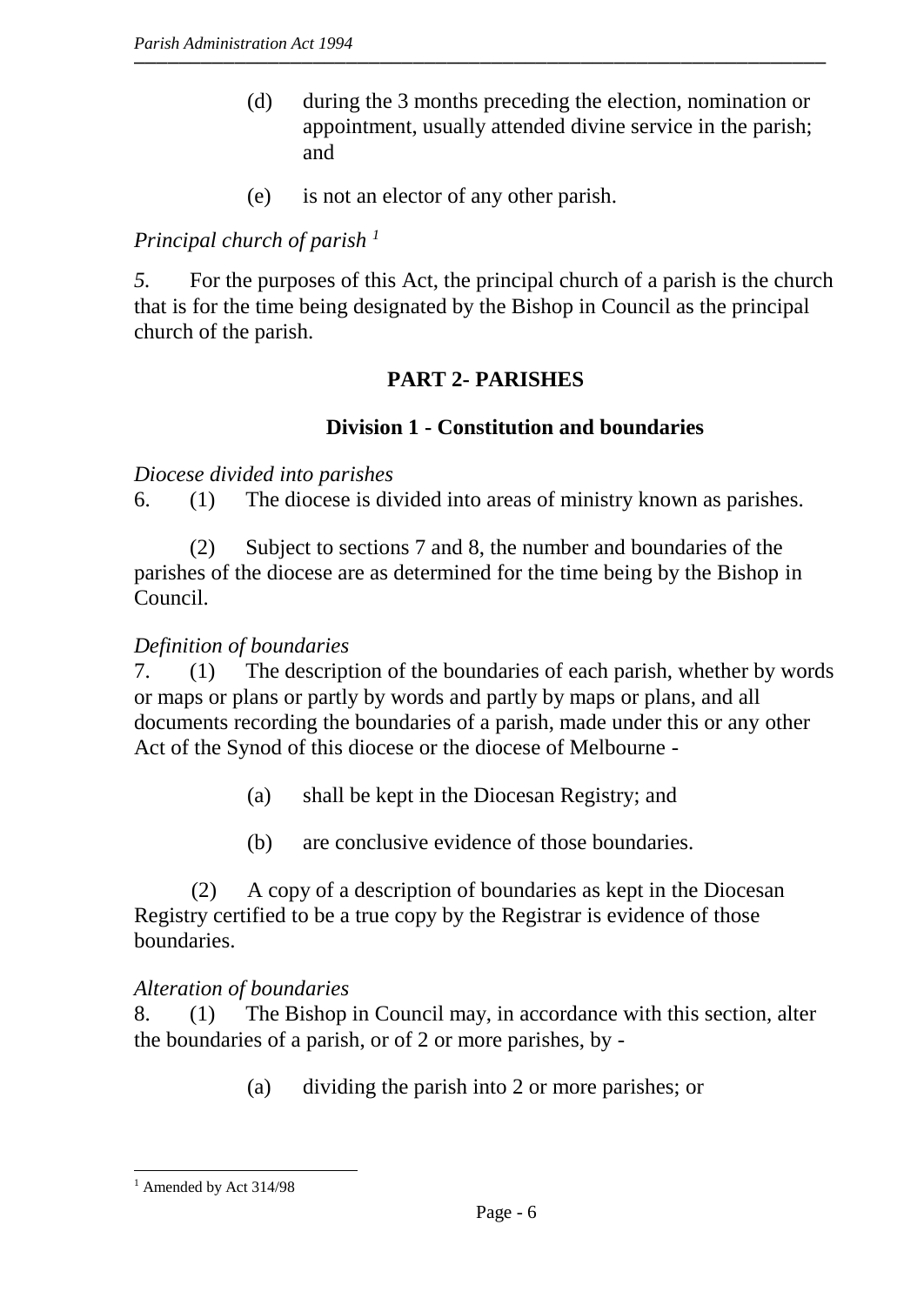- (b) constituting a new parish by uniting part of the parish with a part or parts of an adjoining parish or adjoining parishes.
- (c) joining two or more adjacent parishes. $2$

(2) An alteration of boundaries of a parish may be made under subsection  $(1)$  -

- (a) on the petition of the incumbent and parish council of each parish that would be affected by the alteration, after consultation with the electors of the parish at a general meeting of electors; or
- (b) on a petition under section 9; or
- (c) on the recommendation of the Bishop in Council.

(3) An alteration of boundaries of a parish must not be made under sub-section (1) unless-

- (a) at least 60 days' notice of the proposal has been given in writing by the Registrar -
	- (i) to the parish council of each parish that would be affected seeking an expression of opinion on the proposal after consultation with the electors in general meeting; and
	- (ii) to the churchwardens of each church that would be affected seeking an expression of opinion on the proposal; and
- (b) the Bishop in Council has considered any opinions expressed by a parish council, churchwardens or electors of a parish; and
- (c) the Archdeacon or Archdeacons of the area or areas concerned have examined the proposal and met with the parish council or parish councils and churchwardens of the churches that would be affected and any petitioners under section 9.

 $\overline{a}$  $2$  Inserted by Act 385/17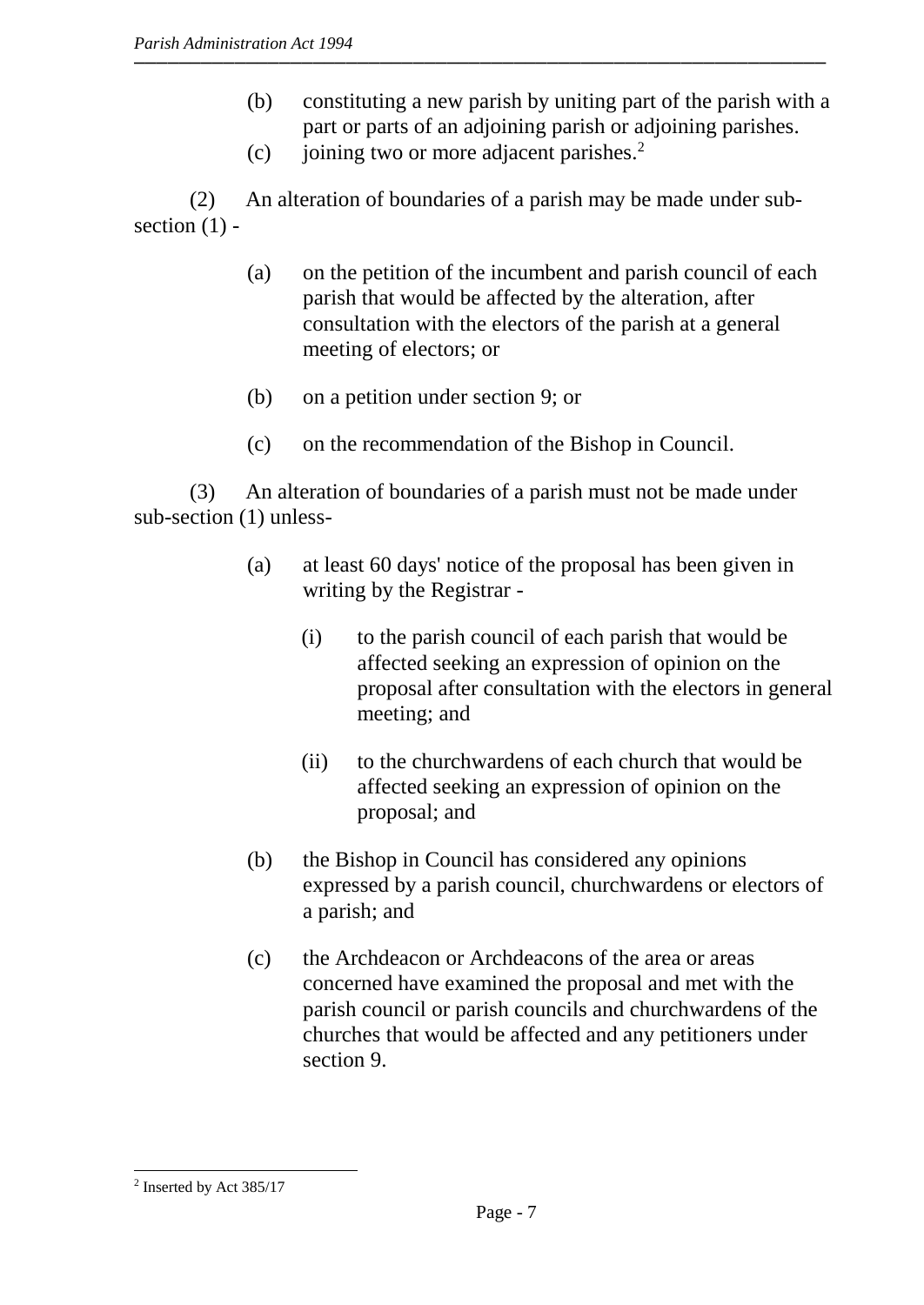(4) On receiving a report from the Archdeacon or Archdeacons, the Bishop in Council may declare the alteration to have been made and the day upon which it takes effect.

- (5) Each declaration under this section
	- (a) shall include details of the boundaries of the parishes as altered, divided or constituted under this section; and
	- (b) shall be filed in the Diocesan Registry -

and a copy shall be given to the parish council of each parish affected or constituted.

## *Petition for new parish*

9. (1) Members of the Church who wish to have the area in which they reside constituted as a separate parish may petition the Bishop in Council asking that the area be so constituted.

(2) A petition may not be made in respect of an area unless there is in the area a building that is, or may be used as, a church.

(3) A petition for the purposes of sub-section (1) shall state -

- (a) that the petitioners undertake to comply with the Acts and Regulations of the Synod of the diocese;
- (b) that a suitable residence for an incumbent is available or can be provided;
- (c) that the petitioners are able to provide sufficient funds
	- (i) to pay the stipend and allowances of an incumbent in accordance with the **Stipends Remuneration and Allowances Act 1994;**
	- (ii) to meet all other expenses of a parish;
	- (iii) to pay to the Registrar such contributions or other amounts as are required to be paid by a parish under any Act or as prescribed by the Bishop in Council;
- (d) the reasons why the petitioners deem it desirable that a separate parish be constituted;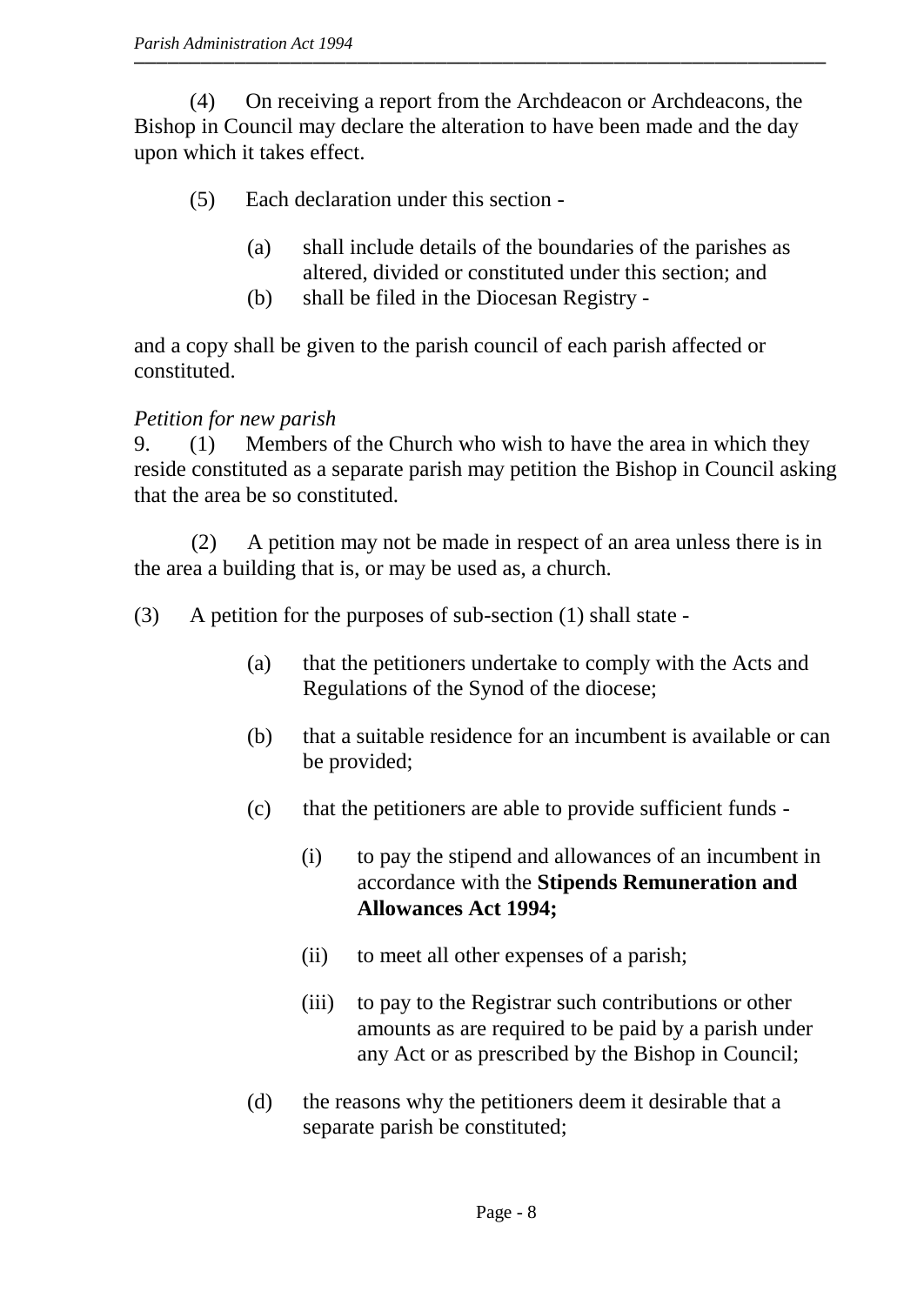(e) that the petitioners will do all in their power to form and develop the new parish as an active part of the Church.

# **Division 2 - Parish land and buildings**

#### *Acquisition of land*

10. Land, or any interest in land, must not be acquired for parish purposes unless the Bishop in Council has approved the acquisition.

#### *Land for parish purposes to be held by Trusts Corporation*

11. Land, or any interest in land, for parish purposes must be vested in or held by the Trusts Corporation, unless any trust to which the land is subject otherwise requires.

#### *Consent required for building or alterations*

12. (1) A building must not be constructed on land of a parish, and a building on land of a parish must not be altered, except in accordance with the approval of the Bishop in Council.

(2) An application for approval for the purposes of this section shall be given to the Registrar in writing and shall be accompanied by proper plans and specifications and a written estimate from a suitably qualified person of the cost of the construction or alteration and a statement of the proposed arrangements for meeting that cost.

(3) Construction or major alterations shall not proceed until a contract has been executed.

*Building not to be used as church unless suitably furnished* 13. (1) A building must not be used as a church unless -

- (a) it is suitably furnished as mentioned in section 18; and
- (b) has been licensed by the Bishop for use as a church.

(2) Sub-section (1) does not apply to a building that, with the prior consent of the Bishop, is only occasionally used as a church.

## *Licensing of building for use as church*

14*.* When a building in a parish has been erected or acquired for use as a church and has been suitably furnished as mentioned in section 18, the incumbent and churchwardens may petition the Bishop for the licensing of the building for use as a church.

*Church not to be used for certain purposes without consent*

Page - 9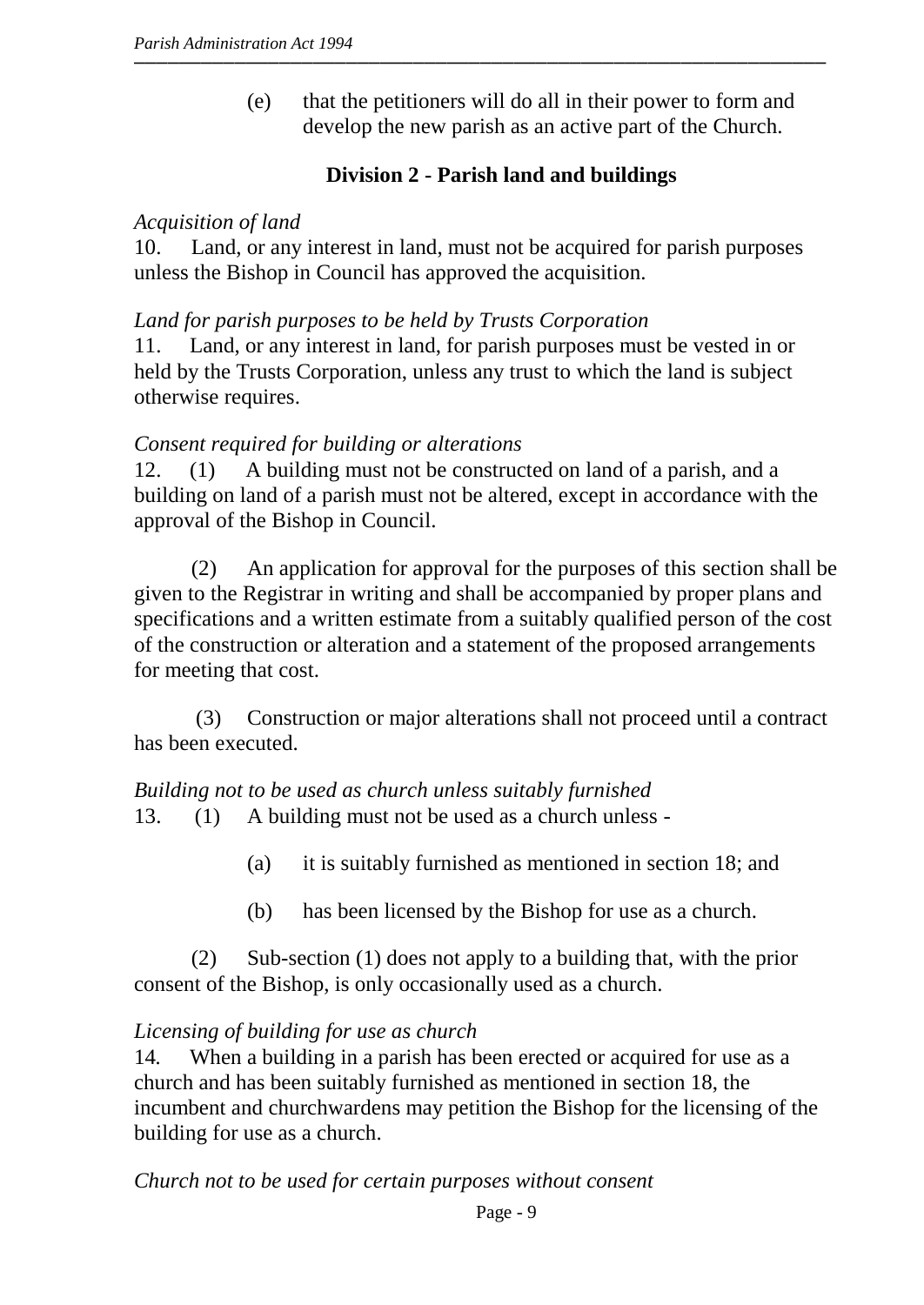15*.* (1) A church shall not be used for purposes other than divine service and the administration of the sacraments, the performance of the rites and ceremonies of the Church, religious education or meetings of parishioners except with the consent of the incumbent or locum tenens or, if there is no incumbent or locum tenens, the churchwardens and the parish council.

(2) Despite sub-section (1), a church may not be used for the rites of any other denomination except with the consent of the Bishop. *Use of parish property*

16. The use of parish buildings (other than the church) shall be as determined by the parish council for the time being with the consent of the incumbent or locum tenens and the churchwardens or, if there is no incumbent or locum tenens, by the parish council with the consent of the churchwardens.

# *Churches to be open*

17. The incumbent of a parish shall ensure wherever practicable that each church in the parish is opened each day for the private devotion of worshippers.

# *Furnishings*

18. Unless the Bishop otherwise determines, a church is not suitably furnished unless it contains at least -

- (a) suitable accommodation for worshippers;
- (b) a pulpit or lectern;
- (c) a prayer desk;
- (d) a font;
- (e) a Holy Table and suitable books, linen and vessels for Holy Communion;
- (f) the Holy Bible;
- (g) the Book of Common Prayer or an Australian Prayer Book or A Prayer Book for Australia or any other Prayer Book authorised for use within the Diocese. $3$

# *Faculties*

 $\overline{a}$ 

19. (1) Fabric, furnishings and ornaments of a church must not be added to, removed or altered except in accordance with a faculty from the Bishop.

 $3$  (Inserted by Act No 385/17)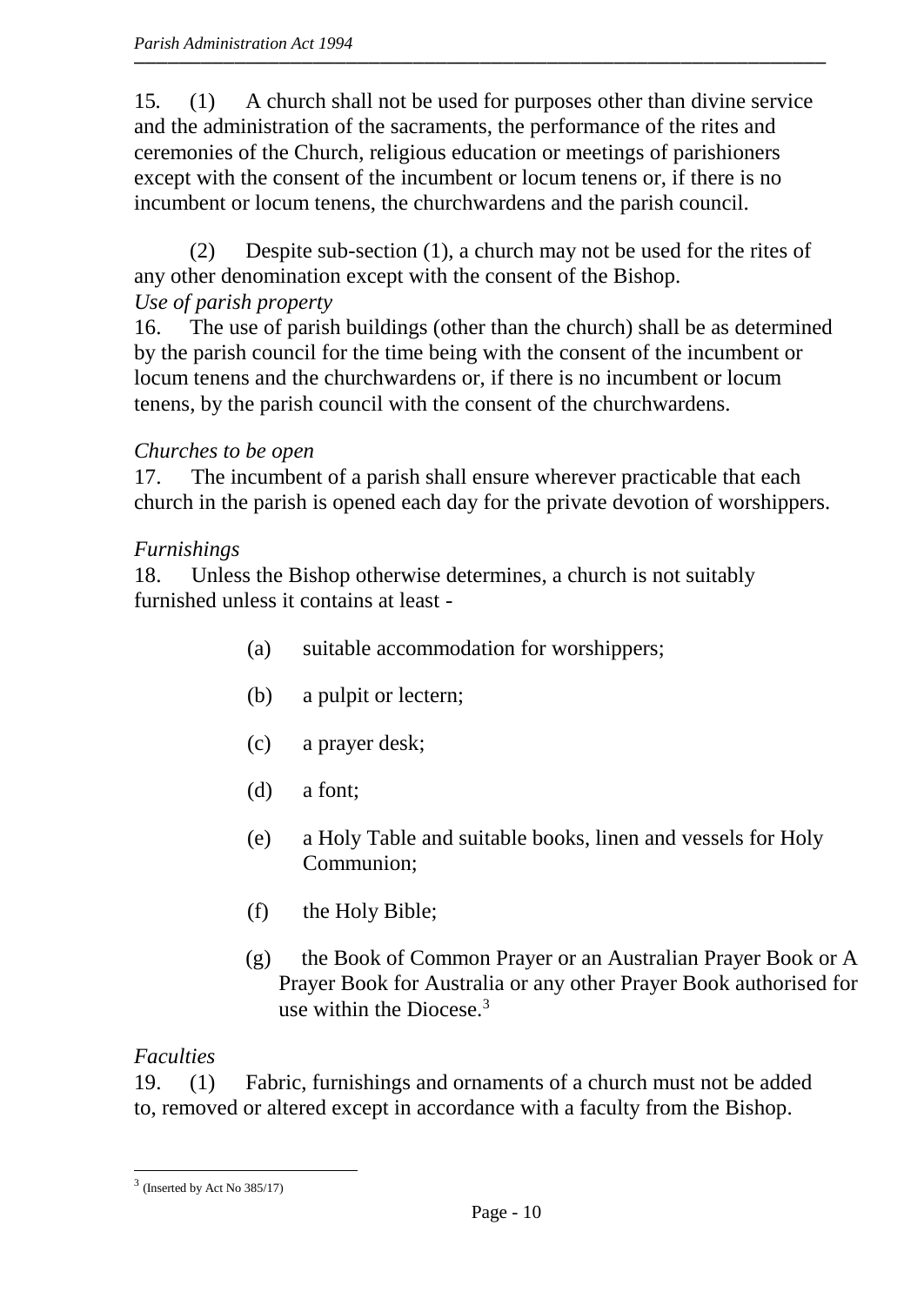(2) Application in writing for a faculty may be made by the incumbent and churchwardens of a church on the recommendation of the parish council after consultation with the relevant Archdeacon and otherwise in such manner as the Bishop prescribes from time to time.

# **Division 3 - The incumbent of a parish**

# *Incumbent's rights to use churches and buildings of parish*

20. The incumbent of a parish shall have use of the church or churches and other buildings of the parish and may exercise spiritual functions in the parish and its buildings and is entitled to have the keys of the church and buildings and access to the sacred vessels and valuables of the church.

# *Rectory*

21. (1) Each parish shall provide for the incumbent a rectory or other adequate residence complete with at least such necessary furnishings and fittings as are determined by the Bishop in Council.

- (2) The incumbent of a parish must reside
	- (a) in the rectory of the parish or in such other residence provided in the parish as the parish council approves; or
	- (b) if the Bishop and the parish council so approve, in another residence<sup>4</sup>.

(3) The incumbent must not, without the consent in writing of the parish council and of the Bishop in Council, let or otherwise dispose of the whole or any part of the rectory or other residence.

(4) A person who resigns or ceases to be the incumbent of a parish ceases to be entitled to reside in the rectory or other residence provided for the incumbent.

# *Incumbent to keep certain records*

22. (1) The incumbent shall cause to be kept registers and records of the regular and occasional services of the church and of baptisms, admissions to communion, confirmations, marriages and funerals.

(2) The incumbent shall furnish to the Registrar such returns and reports, and at such times, as are required by the Bishop in Council.

# *Incumbent to surrender control on resignation*

 $\overline{a}$ <sup>4</sup> Amended by Act 385/17: "in a residence outside the parish" removed and substituted with the words now appearing.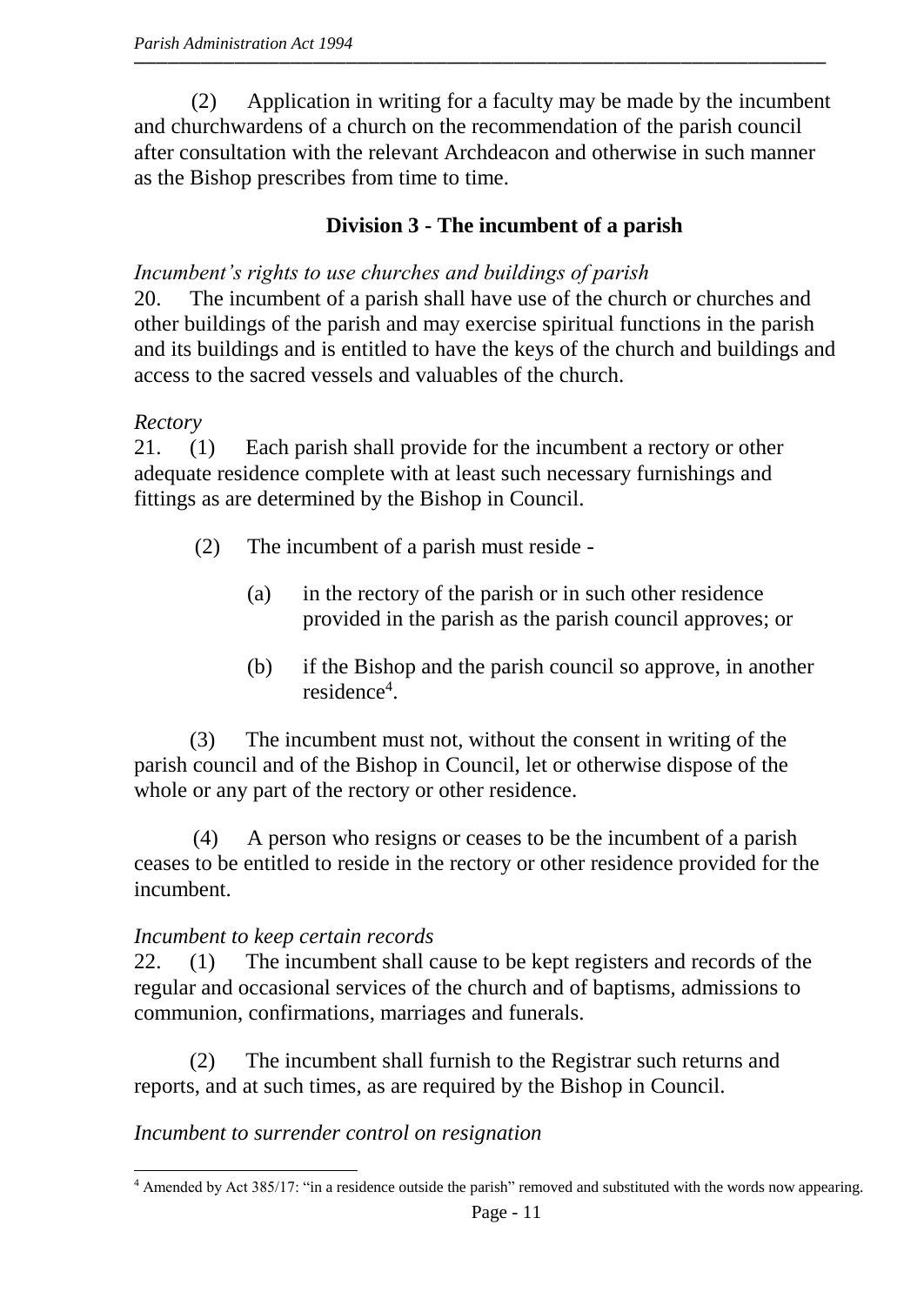23. (1) A person, upon resigning or otherwise ceasing to be the incumbent of a parish, must surrender to the churchwardens the keys of the church or churches and other buildings of the parish and all valuables, books, records or other property of the parish.

(2) The churchwardens must, on request, give a receipt for anything surrendered in accordance with this section.

# *Recovery of property*

24. The Bishop in Council may take such action as it deems necessary to recover any property not surrendered as required by section 23.

# **PART 3 - PARISH COUNCIL AND OFFICERS OF PARISH**

*Constitution of parish council*

- 25. (1) The governing body of a parish is the parish council.
	- (2) The parish council consists of
		- (a) the incumbent;
		- (b) if there are other stipendiary ministers of the parish, those ministers<sup>5</sup>;
		- (c) the churchwardens of the principal church in the parish elected or appointed in accordance with Part 4;
		- (d) the lay persons elected or appointed in accordance with Part 4;
		- (e) the lay members of Synod of the parish who are not otherwise members of the parish council;
		- (f) the lay person nominated under section 28 as a youth representative.

# *Qualification for office*

26. A person is not eligible to be a member of a parish council under section 25(2) (except paragraphs (a) or (b)) unless he or she is an elector of the parish.

*Admission of members of parish council*

 $\overline{a}$ <sup>5</sup> Amended by Act 385/17: "full-time" deleted.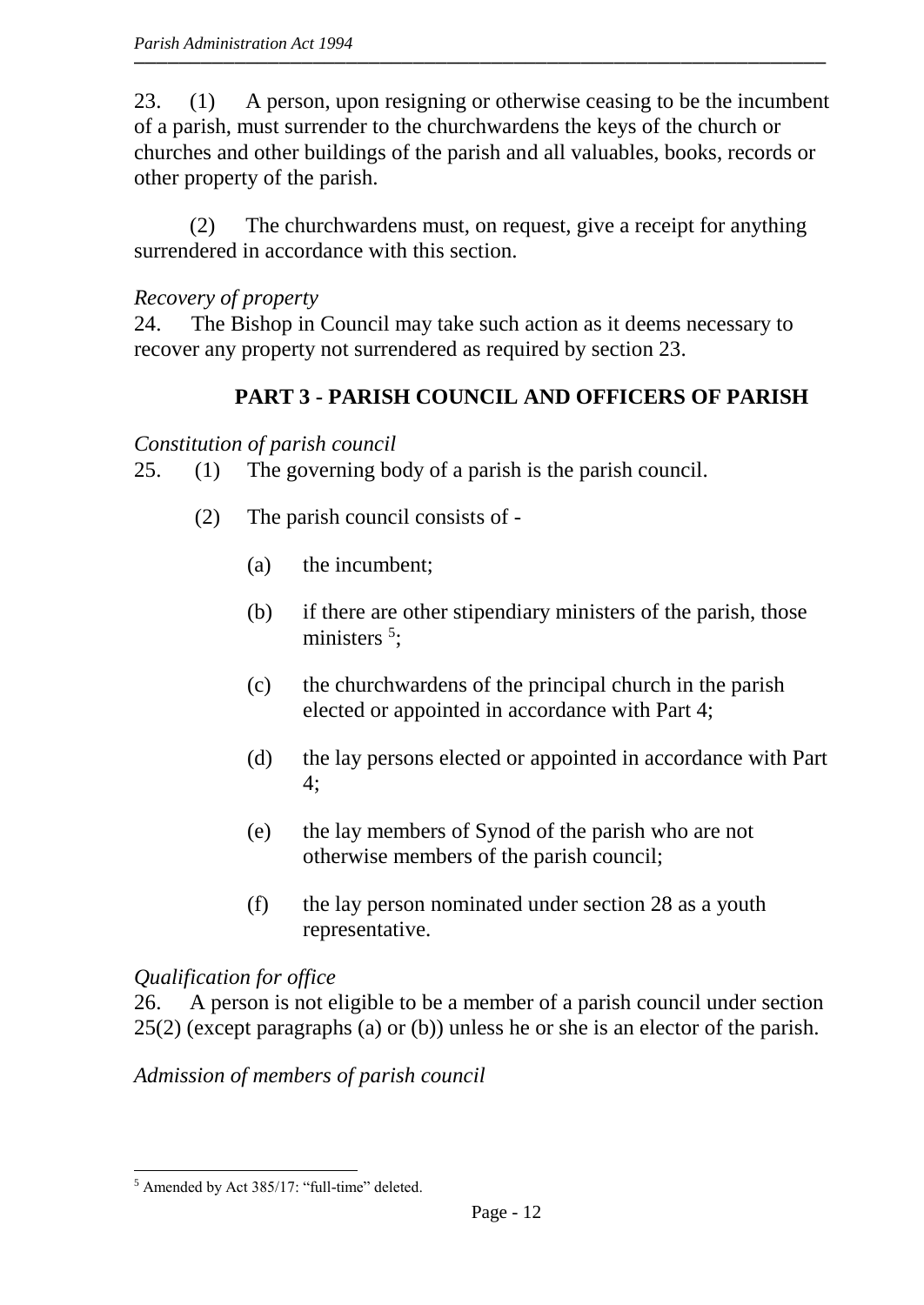27. As soon as may be convenient after the appointment and election of members of the parish council, they shall be admitted to the office of member during divine service in the presence of the congregation.

# *Youth representation on parish council*

28. (1) If a Parish has one or more youth organisations, that organisation, or those organisations jointly, may nominate up to 2 Parishioners aged at least 15 years of age from their Parish as members of the Parish Council. Persons nominated under this section do not have the right to vote until they are electors.

- $(2)$  If -
	- (a) the youth organisation or organisations of a Parish do not exercise a right of nomination under this section within 6 weeks after an annual general meeting of the Parish; or
	- (b) a Parish does not have a youth organisation -

the Parish Council may nominate up to 2 Parishioners aged at least 15 years of age from the Parish as members of the Parish Council for the purpose of this section.

(3) A person nominated under this section holds office as a member of the Parish Council until the next annual general meeting of the Parish and, if eligible, may be reappointed.

## *Principal duty of Parish Council*

29. The parish council of a parish, under the direction of and in co-operation with the incumbent, must promote within the parish the whole mission of the church, pastoral, evangelistic, social and ecumenical. <sup>6</sup>

# G*eneral duties of parish council* <sup>7</sup>

29A (1) The parish council shall ensure that adequate provision is made for the proper preservation of and safe custody of the church registers and, in consultation with the incumbent, the sacred vessels and valuables of the church.

(2) The parish council shall provide for the collection of the offerings of the people.

.

 $\overline{a}$ <sup>6</sup> Amended by Act 385/17

<sup>7</sup> Inserted by Act 314/98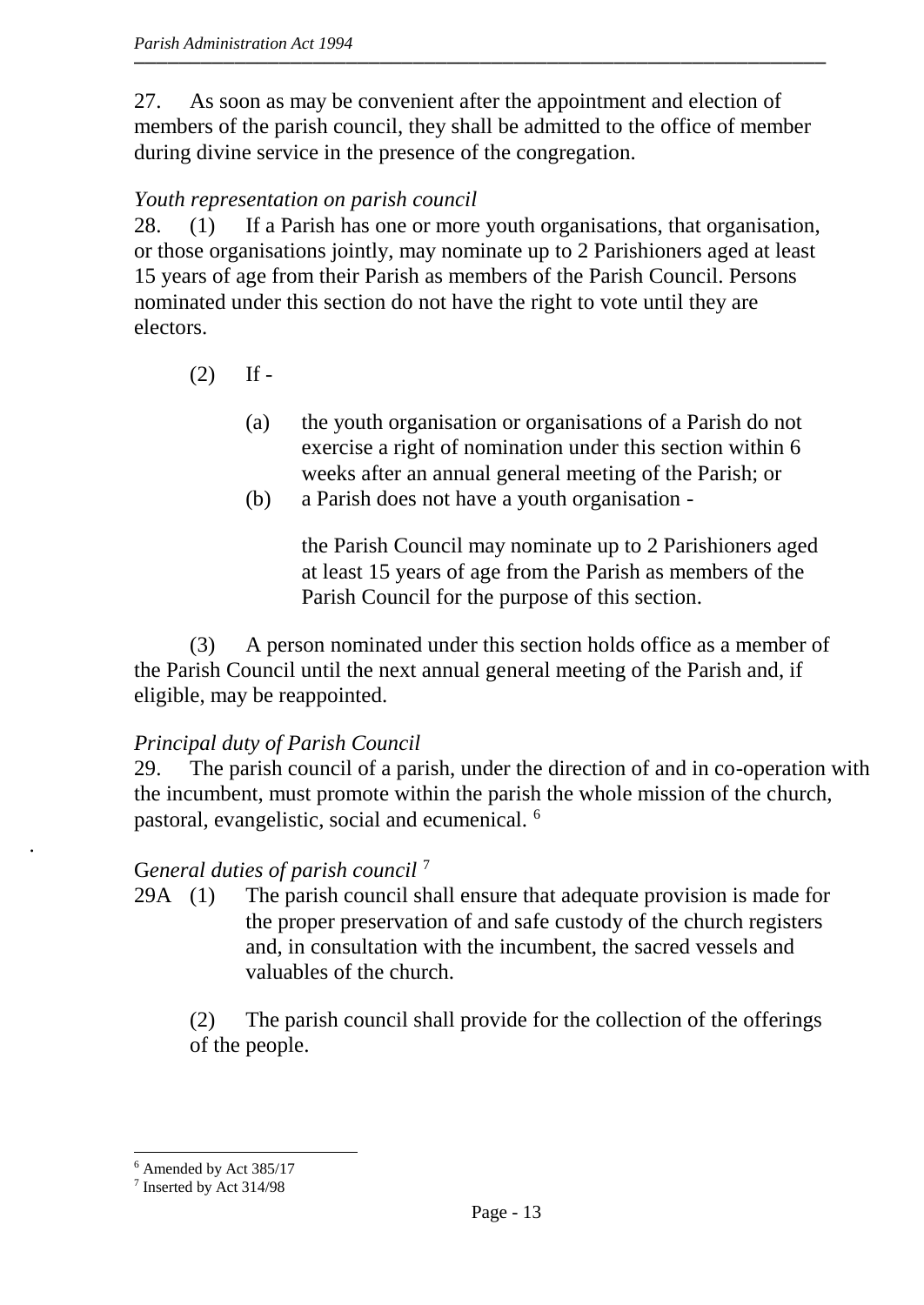(3) The parish council shall, subject to the **Stipends, Remuneration and Allowances Act 1994**, fix the stipend and allowances of the incumbent and other ministers of the parish.

(4) The parish council shall maintain in good condition and repair all church property within the parish.

(5) The parish council shall comply with such requirements about insurance, whether in relation to the church and buildings of the parish, public liability, clergy sickness and accident, or otherwise, as are specified by the Bishop in Council from time to time.

(6) The parish council shall ensure that this Act and any other Act and any resolution of Synod relating to the administration of the parish is complied with in the parish.

## *Financial responsibilities of parish council <sup>8</sup>*

- 29B (1) The parish council, subject to and in accordance with Part 5, shall arrange for money received by the parish to be deposited with a bank or such other institution as is approved by the Bishop in Council.
	- (2) The parish council shall ensure--

(a) that there are kept records of all receipts and payments of the funds of the parish, including funds of all centres of the parish and all organisations of the parish (other than funds to which sub-section (3) applies); and

(b) that the accounts of those funds are made up and closed as at 30 September each year; <sup>9</sup> and

(c) that the audited financial statements of those funds are laid before the annual meeting of the parishioners.

(3) If, with the approval of the parish council, there are separate funds for a church in a parish, the parish council shall ensure--

(a) that there are kept records of all receipts and payments of those funds; and

(b) that the accounts of those funds are made up and closed as at 30 September each year;  $^{10}$  and

 $\overline{a}$ 

<sup>8</sup> Inserted by Act 314/98

<sup>9</sup> New date inserted by Act 345/04

 $10$  do.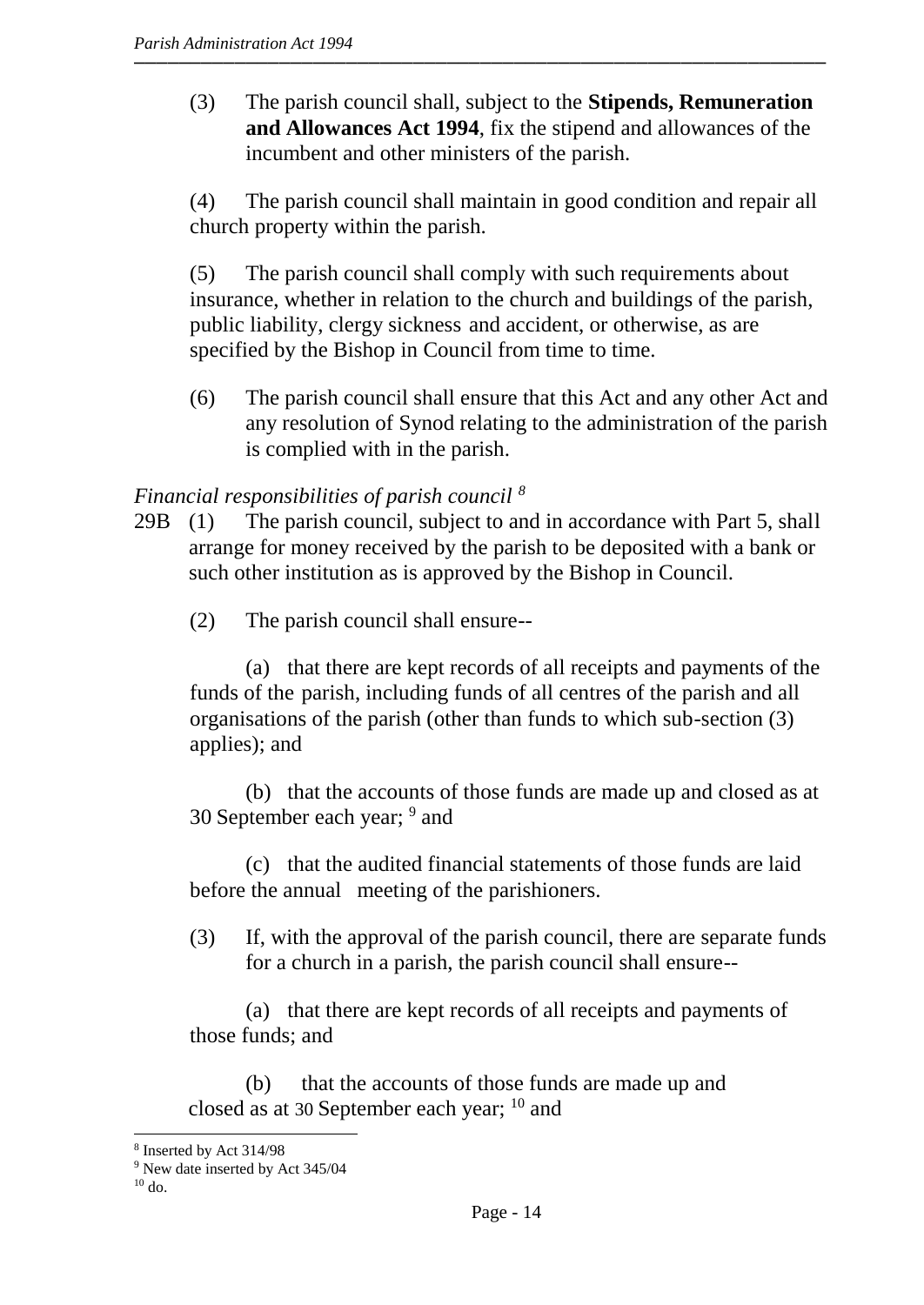(c) that the audited financial statements of those funds are laid before the annual general meeting of the parishioners.

(4) The parish council shall direct the administration of parish funds, subject to any specific trusts.

(5) The parish council may raise funds for the purposes of the parish by direct giving or such other appropriate means as it determines, subject to this Act.

(6) The parish council shall pay out of the funds at its disposal the stipends, remuneration and allowances of the incumbent and ministers of the parish and the salaries of any lay workers.

(7) The parish council shall pay promptly all accounts required to be paid under this or any other Act or by resolution of Synod.

## *Delegation by parish council <sup>11</sup>*

30. A parish council may delegate to the churchwardens of a church in the parish, or to the members of a committee appointed by the parish council, any of the duties of the parish council under section  $29B(1)$ , (2) or (3) as the parish council determines and on such terms and conditions as it determines but any such delegation does not prevent the parish council itself carrying out the duty.".

## *Duties of church wardens*

31. The churchwardens of each church in a parish -

- (a) must ensure that all things necessary for the due conduct of divine service in the church are provided;
- (b) must keep order in church and provide for the due seating of the people;
- (c) must ensure that there is kept an inventory of the furnishings and other property of the church;
- (d) must ensure that photographic records are kept of the furnishings and ornaments of the church;
- (e) must ensure that there are kept registers or records of the names and addresses of electors of the parish;

 $\overline{a}$ 

 $11$  Inserted by Act 314/98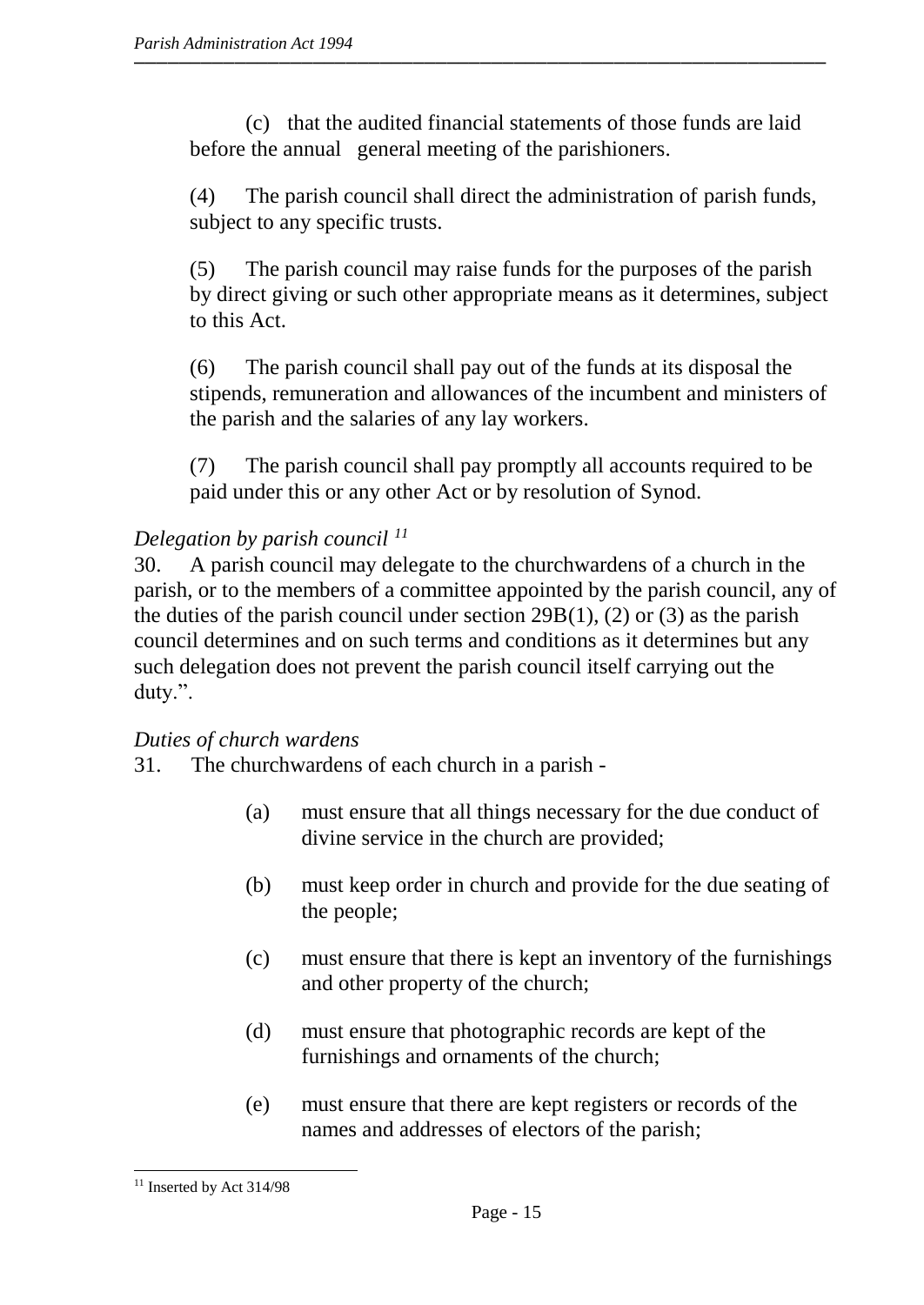- (f) must report to the parish council on
	- (i) any expenditure necessary to preserve the fabric and furnishings of the church and other buildings; and
	- (ii) any expenditure necessary to keep the fences and grounds of the church and other buildings of the parish in good order;
- (g) must hand over to their successors the custody of the funds (if any) and all other property of the church, together with an inventory and the photographic records;
- (h) must do such other things as may be delegated to them with their consent by the parish council.
- (i) must report to the Bishop any irregularities in the performance of Divine Service or wilful neglect of duty or serious misconduct on the part of the incumbent.

#### *Duties of church wardens of principal church relating to rectory*

32. (1) The relevant churchwardens of the parish must report to the parish council on any expenditure necessary to keep the rectory and residences of the incumbent and clergy of the parish in good order and repair.

(2) The relevant churchwardens in the parish must inspect the rectory and other residences of the clergy of the parish at least once each year at a time convenient to the occupant of the rectory or residence.

(3) In this section, 'relevant churchwardens' means the churchwardens of the church of the parish nearest to the rectory or residence, as the case requires.

#### *Secretary of parish council*

33. (1) The parish council of a parish shall, at its first meeting each year after the annual general meeting, appoint from among its members a secretary of the parish council.

- (2) The duties of the secretary of the parish council are:
	- (a) to give adequate notice of meetings of the council to each member;
	- (b) to keep minutes of the proceedings of meetings;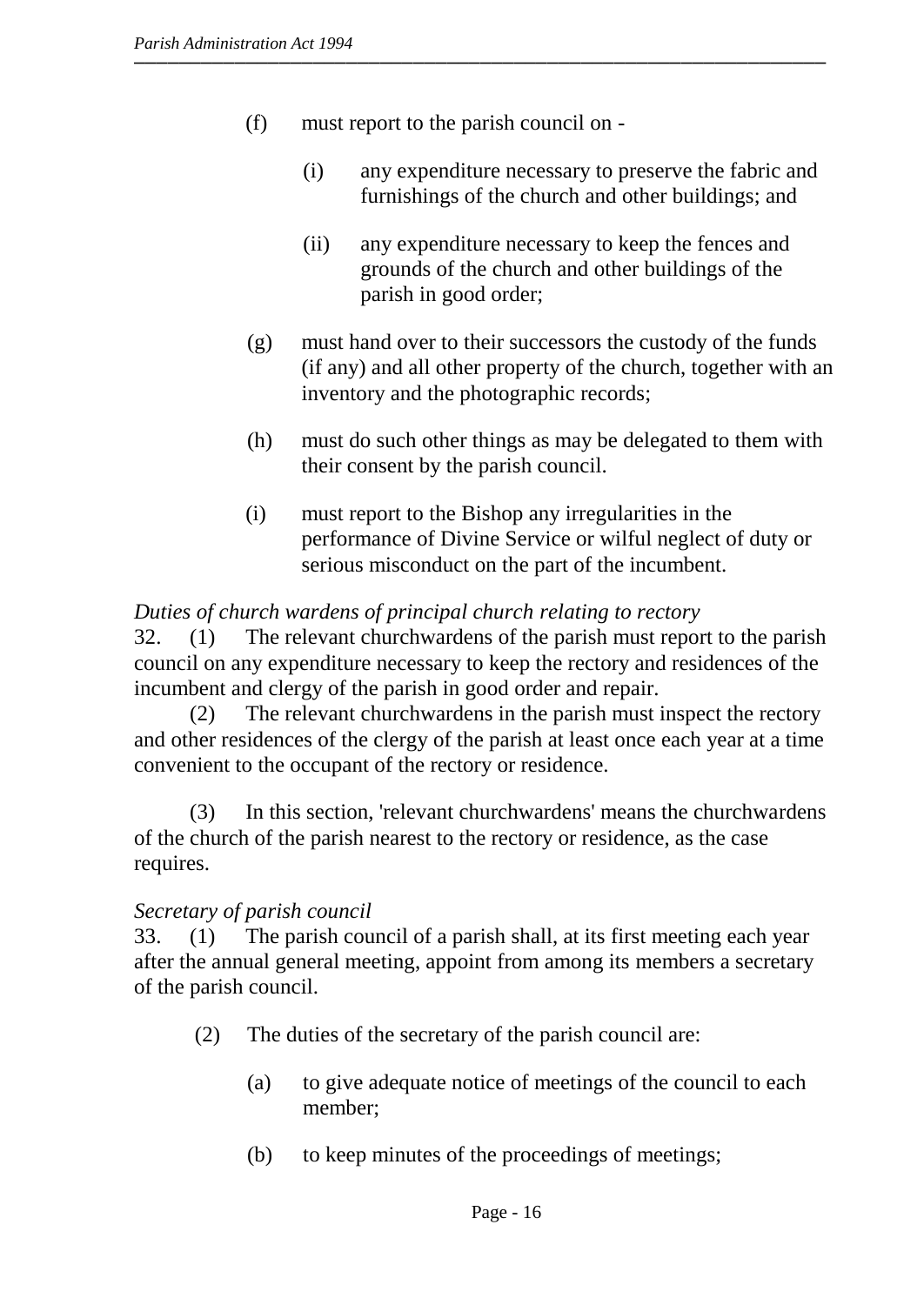- (c) to conduct correspondence;
- (d) to prepare, in consultation with the incumbent, agenda for meetings and to circulate those agenda as determined by the parish council;
- (e) to perform such other executive functions as may be assigned to the secretary by the council;
- (f) to keep minutes of the parish annual meeting and make them available for perusal and to publish major decisions made at the annual meeting within one month after the meeting.

#### *Treasurer of parish council*

34. (1) The parish council of a parish, at its first meeting each year after the annual general meeting, shall appoint  $12$  a treasurer of the parish.

- (2) The duties of the treasurer of the parish council are
	- (a) to present a statement of the financial transactions of the parish at each meeting of the council;
	- (b) to ensure that copies of the audited financial statements are

placed on a notice board at all churches in the parish at least 7 days before the annual general meeting;

(c) to carry out such other duties as are assigned to the treasurer by the parish council.

#### *Restriction of voting powers of salaried officers of parish*

35. A salaried officer of a parish may be a member of the parish council but must not vote on a matter affecting his or her salary or the duties in respect of which the salary is payable.

#### *Vacancies*

 $\overline{a}$ 

36. If a lay member of the parish council is absent without leave from 3 consecutive ordinary meetings of the parish council, the parish council may declare the position vacant.

*Removal from office* 37. The Bishop -

<sup>&</sup>lt;sup>12</sup> "from among its members" deleted by Act 385/17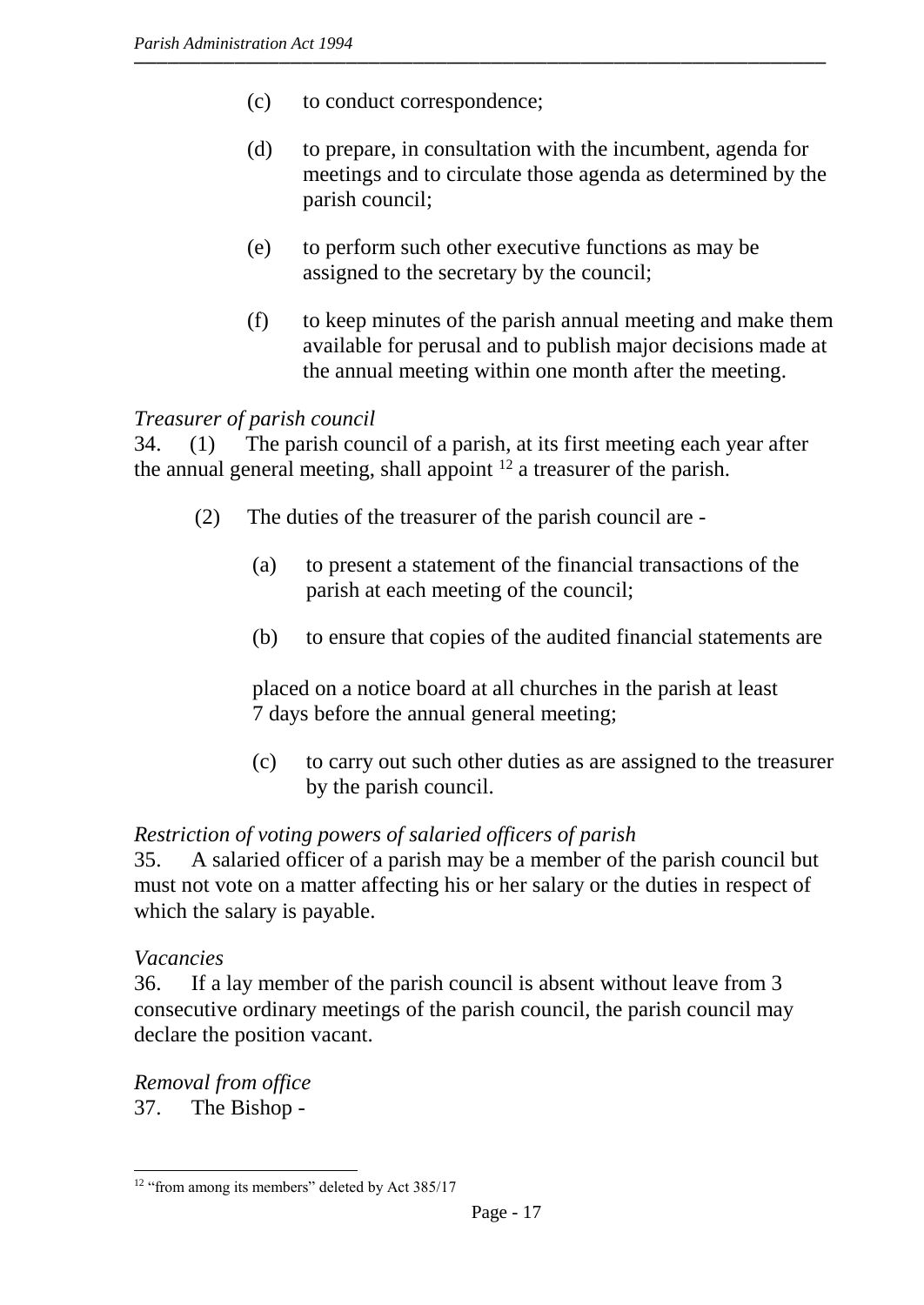- (a) after making due inquiry, may remove from office an elected or appointed lay member of the parish council if the Bishop is satisfied that-
	- (i) the member has been convicted of an indictable offence; or
	- (ii) the member refuses to conform to an Act of the Synod; or
	- (iii) the member has failed for 6 months to fulfil the duties of the office; or
- (b) on the advice of a committee consisting of not less than onethird of the members of the Bishop in Council that in its opinion the member is no longer fit to perform the duties of the office.

# *Casual vacancies - elected members <sup>13</sup>*

 38. (1) If there is a casual vacancy in the office of a member of the parish council (other than a churchwarden) elected by the annual meeting of a church in the parish, the parish council may appoint a person who is eligible to hold that office and who is an elector who attends that church to fill the vacancy.

(2) A special meeting of the parishioners of a church may appoint an eligible person to fill a casual vacancy in the office of an elected churchwarden of the church.

(3) A special meeting for the purposes of sub-section (2) shall be called on 14 days' notice.

## *Casual vacancies - appointed members <sup>14</sup>*

39. If there is a casual vacancy in the office of a member of the parish council appointed by the incumbent from among the electors who attend a particular church in the parish, the incumbent may appoint a person who is eligible to hold that office and who attends that church to fill the vacancy.

## *Casual vacancies left unfilled*

40. A vacancy in the office of a member of a parish council that is not filled in accordance with this Act (other than this section) within 2 months after the vacancy occurs, may be filled by a person nominated by the Bishop in writing given to the parish council.

 $\overline{a}$ <sup>13</sup> Inserted by Act 314/98

 $14$  do.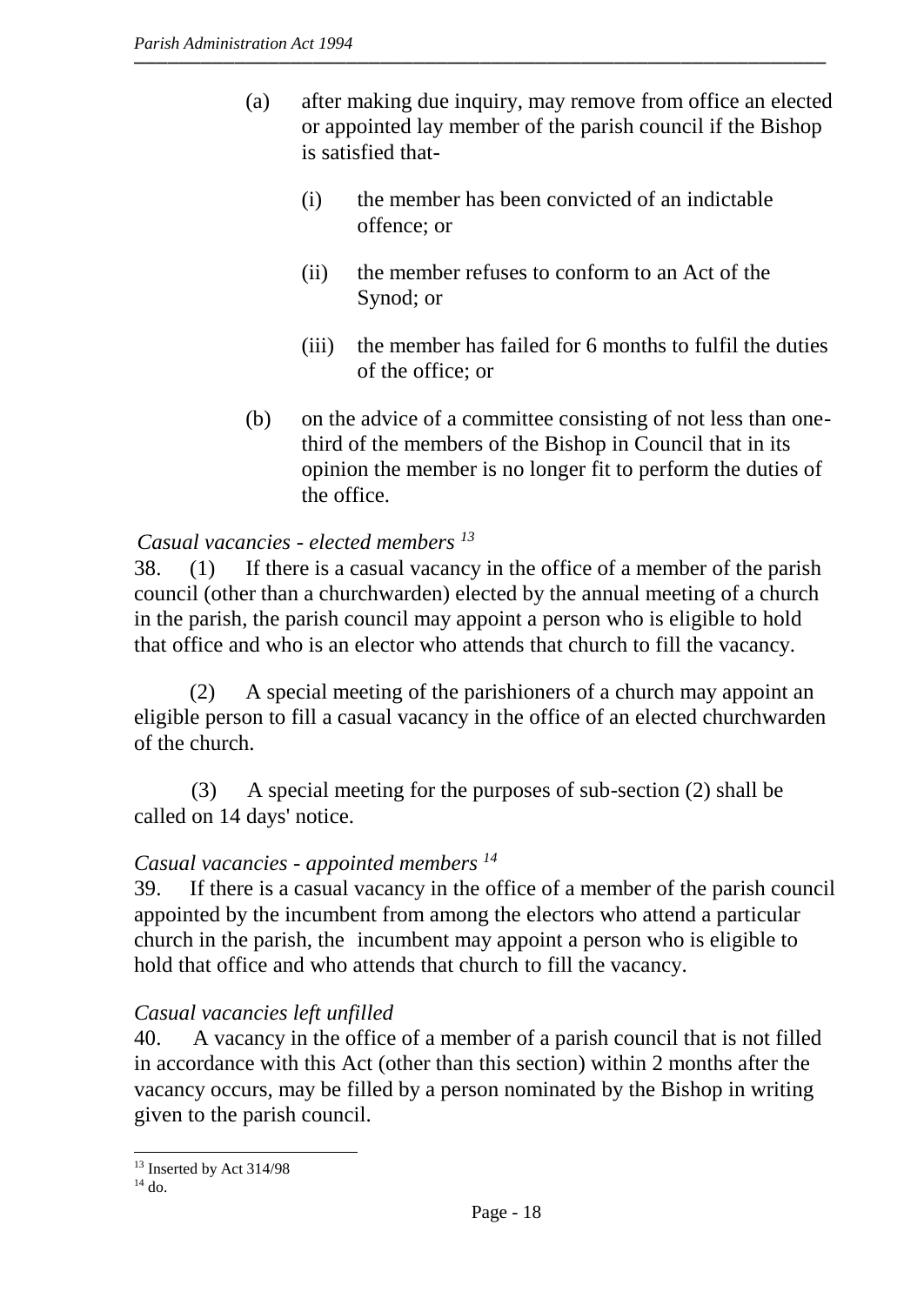# **PART 4 - MEETINGS**

# **Division 1 - Annual General Meeting of Parish**

#### *Annual general meeting of parish*

41. (1) There shall be an Annual General Meeting of the parishioners of each parish.

(2) The meeting shall be held in November each year or, if the Bishop approves a later date for a parish, on such later date <sup>15</sup>.

(3) Notice of the meeting shall be published in each church of the parish at least 14 days before the meeting.

#### *Business at annual general meeting of parish*

42. At the annual general meeting of parishioners, after prayers and the signing of an attendance register by the electors present, the order of business shall be as follows:

- (a) the reading and confirmation of the minutes of the last annual general meeting;
- (b) the report by the incumbent;
- (c) the report of the parish council, including a report on the finances of the parish, the presentation of the audited balance sheet and other financial statements of the parish and the presentation of a budget for the financial year of the parish ending on the next 30 September  $16$ ;
- (d) the reports of parish organisations;
- (e) a report by the parish council on the diocesan assessment payable by the parish in respect of the financial year commencing on the preceding 1 October <sup>17</sup>;
- (f) subject to section 42A, determination of
	- (i) the number of members of the parish council (being not less than 2 and not more than 6 unless it is 9, 12

 $\overline{a}$ <sup>15</sup> Amended by Act 345/04

<sup>16</sup> New date inserted by Act 345/04

 $17$  do.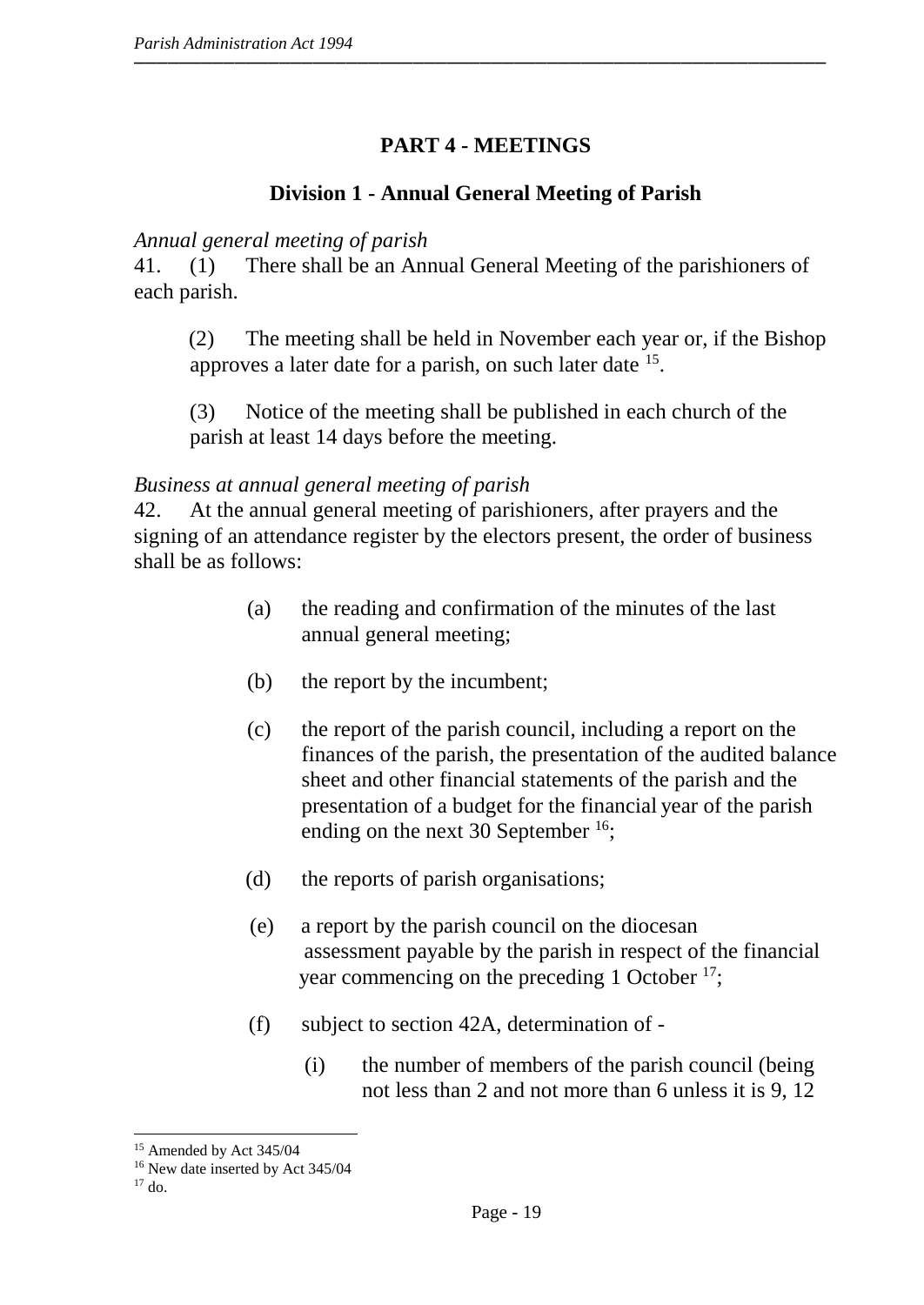or 15) to be elected or appointed for the following year or, if a resolution under section 42A is in force, in the next election year within the meaning of section 42A; <sup>18</sup>and

- (ii) the number of those members to be elected or appointed from electors of the several churches of the parish, being not less than one for each church;
- (g) the appointment of a person who is a certified practising accountant or who holds a similar qualification to review the accounts of the parish or, if no such person is available, of 2 persons as joint reviewers; <sup>19</sup>
- (h) before the first session of each Synod, election of members of the Clergy Appointments Board in accordance with the **Appointments Act 1994**;
- (i) election of lay members and supplementary lay members of Synod in accordance with the **Synod Act 1970,** if the mandate of the Bishop has been issued for that election;
- (j) election of a mission secretary;
- (k) the election of 4 electors to represent the parish at Regional<sup>20</sup> Deanery meetings of whom 2 shall be elected as the primary representatives and 2 as the alternate representatives<sup>21</sup>;
- (1) the appointment of a Parish Youth Contact person.
- (m) the appointment of a Parish Secretary for the Official Diocesan Newspaper.
- (n) any other business.

#### *Resolution about term of office of churchwardens and members of parish council*

42A. (1) The parishioners of a parish may, at an annual meeting of the parish, resolve that, instead of holding office until the next following annual meeting, the churchwardens and members of the parish council hold office until either the 2<sup>nd</sup>

 $\overline{a}$ 

<sup>&</sup>lt;sup>18</sup> New words inserted by Act 349/05

<sup>19</sup> Amended by Act 385/17

<sup>20</sup> do.

<sup>21</sup> Amended by Act 314/98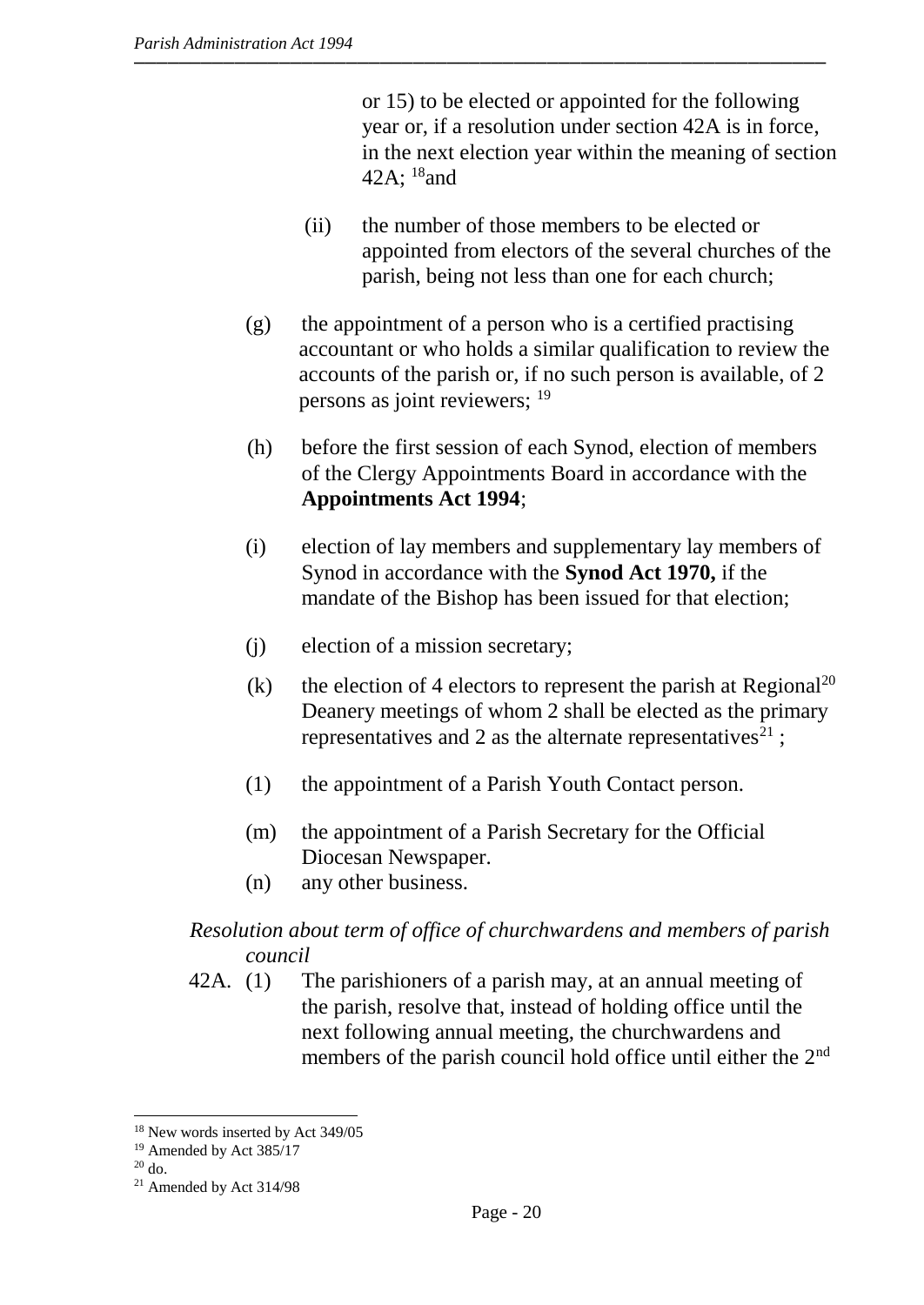or the 3rd annual meeting next following their election or appointment  $^{22}$ .

- (2) A resolution made under sub-section (1) applies to the election and appointment of churchwardens and members of the parish council at the annual meeting of each church in the parish held in the year next following the year in which the resolution is passed and in each following election year.
- (3) A resolution under sub-section (1) may be varied or revoked by resolution of the parishioners at an annual meeting of a parish with effect from the annual meeting in the next following election year.
- (4) If a resolution under sub-section (1) is in force, a determination under section 42(f) relating to the number of members of the parish council shall not be made except at the annual meeting held in the year preceding an election year.
- (5) In this section, "**election year**", in relation to a parish in relation to which a resolution under sub-section (1) is in force, means a year in which the churchwardens and members are, or are to be, elected or appointed at an annual meeting in accordance with that resolution.

# **Division 2 - Annual Meeting of Church**

# *Annual church meeting*

43. (1) At each church in a parish, within one month after the annual general meeting of the parish, there shall be an annual meeting of electors who attend that church.

(2) Notice of the meeting shall be published during divine service at least 14 days before the meeting.

# *Business at annual meeting of church*

44. At each annual meeting of a church, after prayers and the signing of an attendance register by the electors present, the order of business shall be:

(1) (a) the reading and confirmation of the minutes of the last annual meeting;

 $\overline{a}$ <sup>22</sup> New section inserted by Act 349/05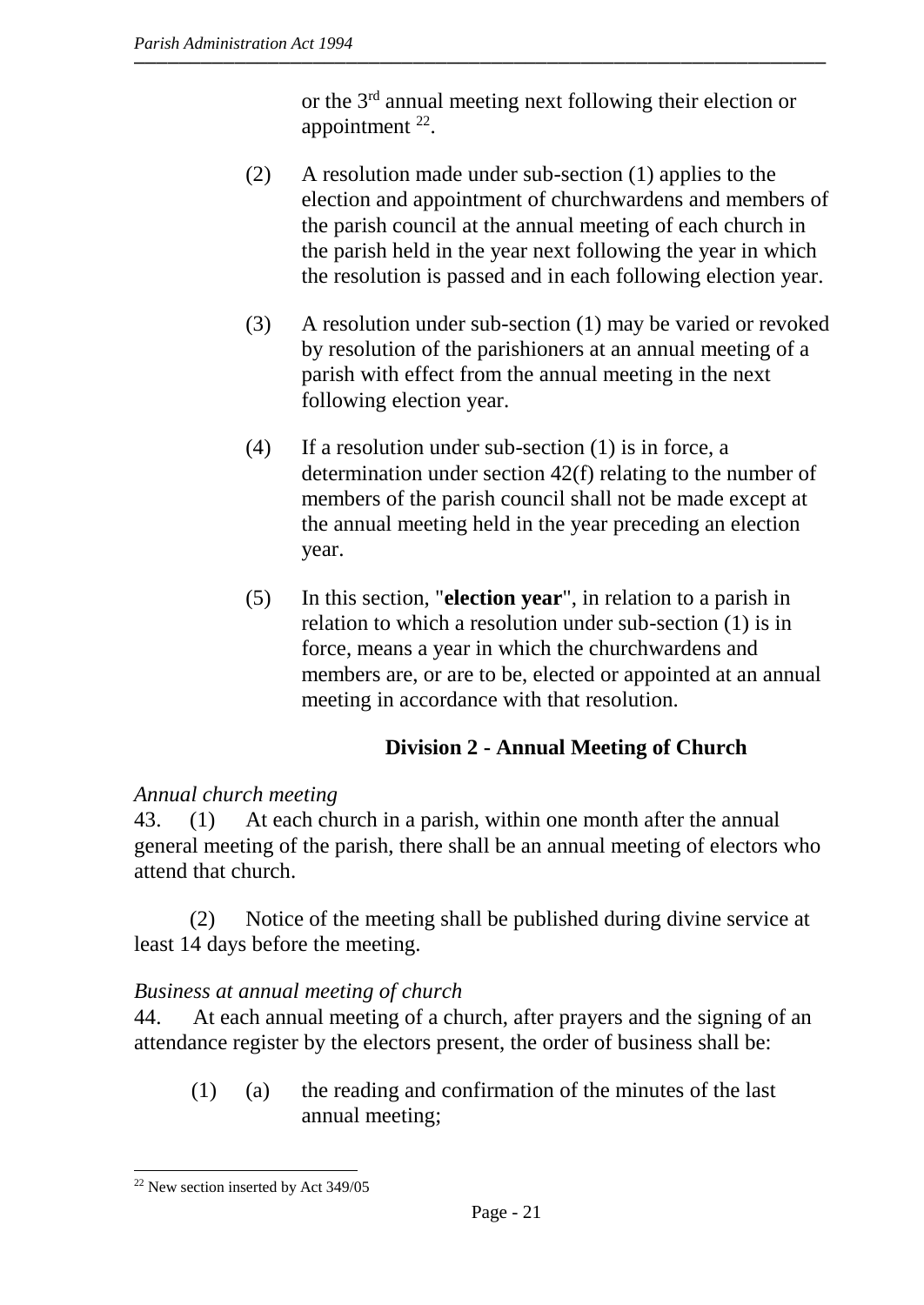- (b) the report by the incumbent;
- (c) the report by the churchwardens and other officers of the church (if any);
- (d) the election of at least one elector, and not more than 2 electors as churchwardens; <sup>23</sup>
- (e) the appointment by the incumbent of a person who is an elector as a churchwarden;
- (f) election and appointment of members of the parish council of the parish in which the church is situated, being -
	- (i) if, under section  $42(f)(ii)$ , the church is entitled to 3, 6, 9, 12 or 15 members, two-thirds shall be elected by the meeting and one-third appointed by the incumbent;
	- (ii) if, under section  $42(f)(ii)$ , the church is entitled to 4 or 5 members, 2 shall be appointed by the incumbent and the remaining members elected by the meeting;
	- (iii) if, under section  $42(f)(ii)$ , the church is entitled to 2 members one shall be elected by the meeting and one appointed by the incumbent;
	- (iv) if, under section  $42(f)(ii)$ , the church is entitled only to one member, the member shall be appointed by the incumbent-

and at least one of the members shall be a churchwarden of the church, except in the case of the principal church in the parish;

- (g) the fixing of at least 3 consultative meetings of the electors during the year;
- (h) any business referred to the meeting by the annual general meeting of the parish;
- (i) any other business.
- (2) sub-section  $(1)(a)$ ,  $(b)$ ,  $(c)$  and  $(h)$  do not apply to an annual meeting of a church which is the only place where divine service is regularly held in the parish.

 $\overline{a}$ 

<sup>23</sup> Amended by Act 385/17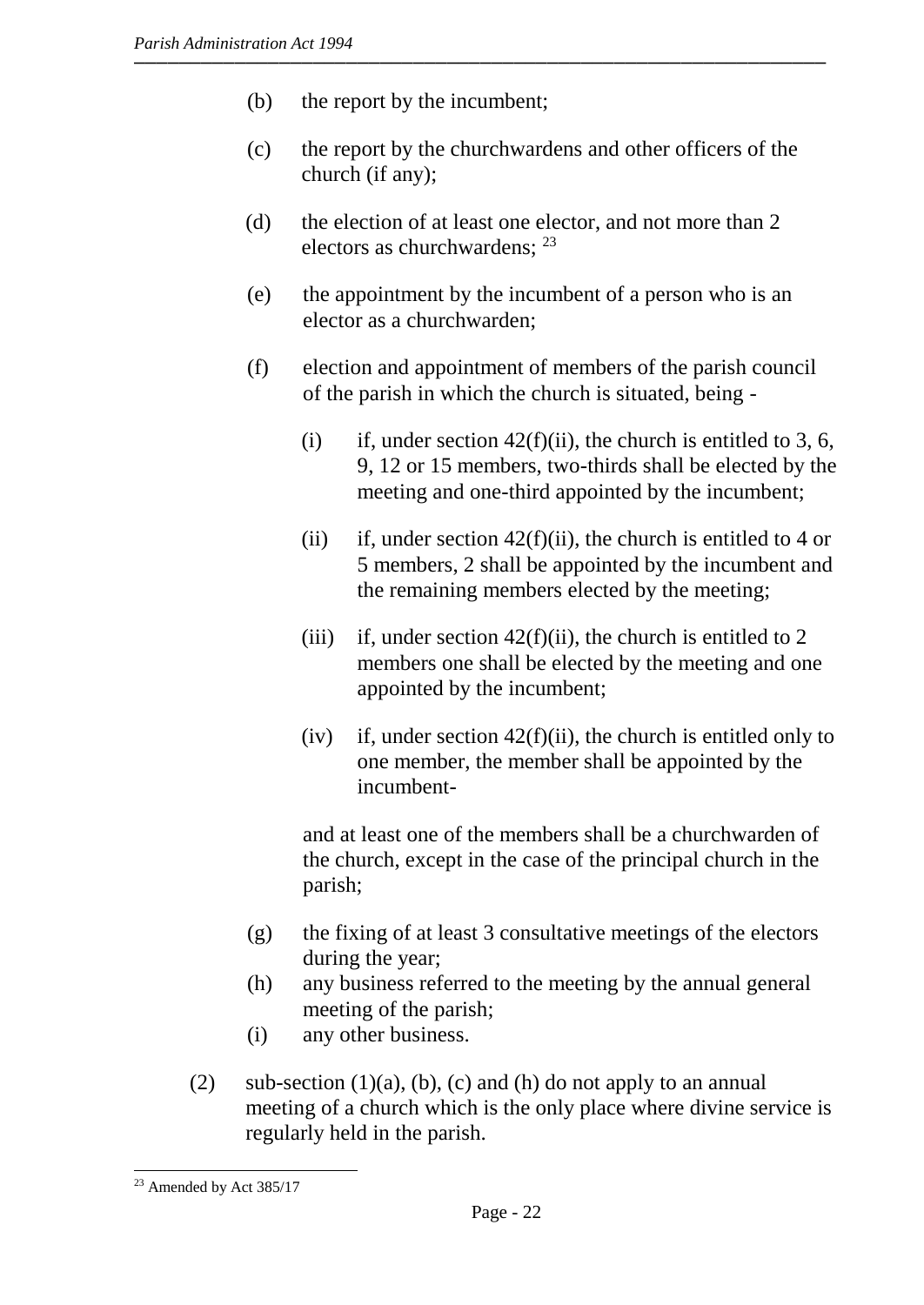(3) Paragraphs (d), (e) and (f) of sub-section (1) do not apply to an annual meeting of a church in a parish in relation to which a resolution under section 42A is in force unless the annual meeting is held in an election year within the meaning of that section.  $24$ 

#### **Division 3 - Annual Meeting of Committee of Parishioners**

*Committee of parishioners where place of worship not a church* 45. (1) If, in a parish, divine service is regularly held in a place that is not a church or other building of the parish, the electors who worship at such services may within one month after the annual general meeting of the parish, hold an annual meeting.

(2) Notice of the meeting shall be published during divine service at least 14 days before the meeting.

(3) At each such annual meeting, after prayers and the signing of an attendance register by the electors present, the order of business shall be -

- (a) the reading and confirmation of the minutes of the last annual meeting (if any);
- (b) a report by the incumbent;
- (c) a report by the retiring committee (if any) of the parishioners;
- (d) the election of 2 electors as members of the new committee of parishioners;
- (e) the appointment by the incumbent of 1 elector as a member of a new committee of parishioners;
- (f) the fixing of at least 3 meetings of the parishioners during the financial year; <sup>25</sup>
- (g) any business referred to the meeting by the annual general meeting of the parish;
- (h) any other business.

 $\overline{a}$ 

<sup>&</sup>lt;sup>24</sup> New section inserted by Act 349/05

 $25$  Amended by Act 345/04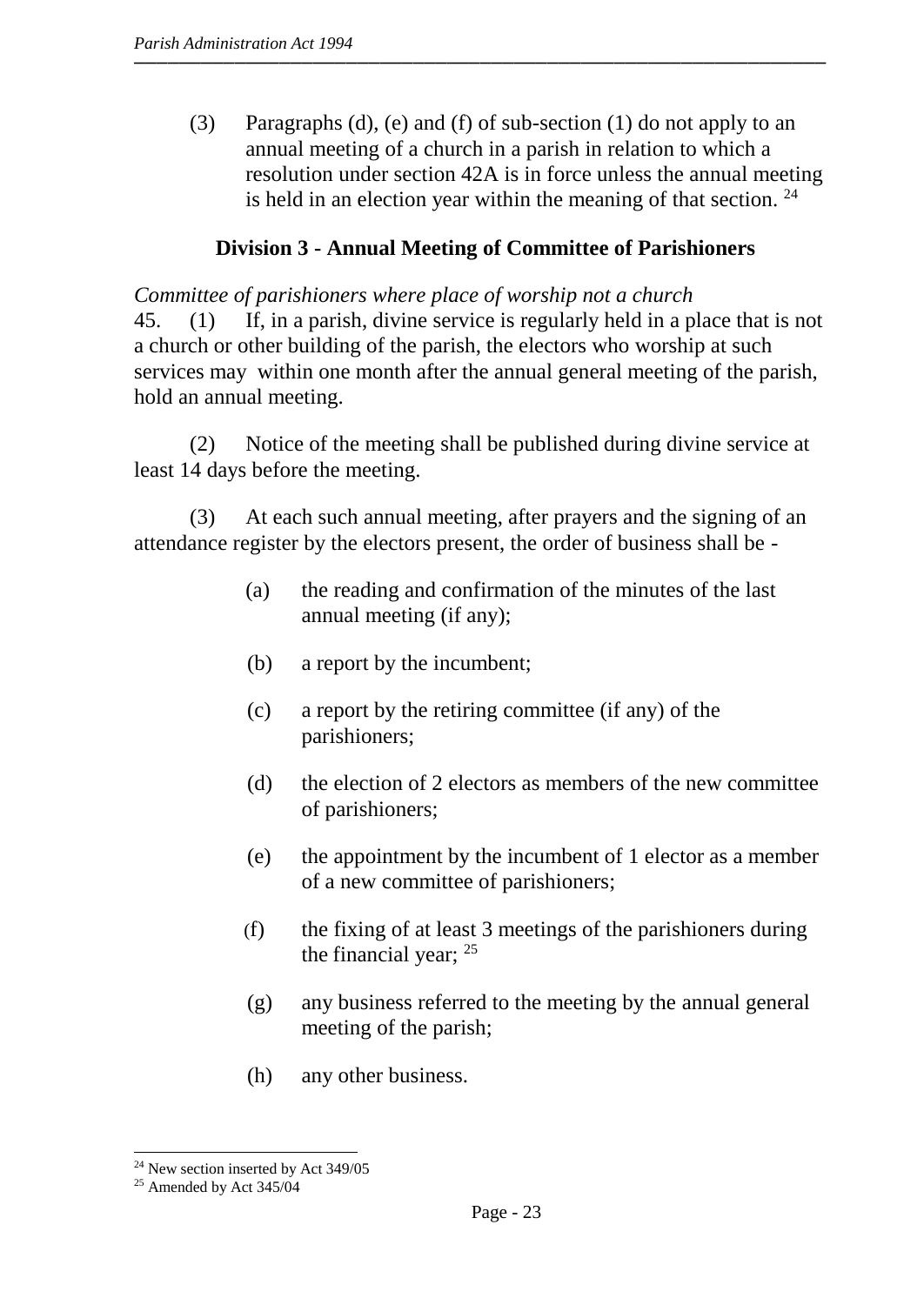# **Division 4 - Elections**

# *Nominations*

- 46. (1) A nomination for election shall be made on a form approved by the Bishop in Council which -
	- (a) includes a declaration by the nominee that he or she is an elector of the parish; and
	- (b) is signed by a proposer and seconder and by the nominee.

(2) A nomination shall be delivered to the incumbent or the parish secretary not less than one week before the meeting and a copy or details shall be displayed on appropriate church notice boards as soon as practicable after receipt. <sup>26</sup>

## *Elections*

47. (1) If at a meeting the number of nominations received under section 46 is equal to or less than the number of vacancies to be filled, the persons nominated and eligible for election shall be declared to be elected.

(2) If at a meeting at which an election is required the number of persons nominated exceeds the number to be elected -

- (a) 2 scrutineers shall be appointed by the meeting;
- (b) each elector shall be supplied with a ballot paper in such form as the person presiding at the meeting directs;
- (c) the ballot shall be conducted in such way as that person directs:
- (d) the scrutineers shall count the votes, discarding any that are illegible or contain more than the required number of names and shall report the result to the person presiding at the meeting;
- (e) the person presiding shall report the result of the ballot to the meeting.

# *Failure to hold a meeting or elect*

48. (1) If a parish or church fails to hold a meeting as required by this Act, the Bishop may take such steps as he decides are necessary for the holding of

 $\overline{a}$ <sup>26</sup> Amended by Act 349/05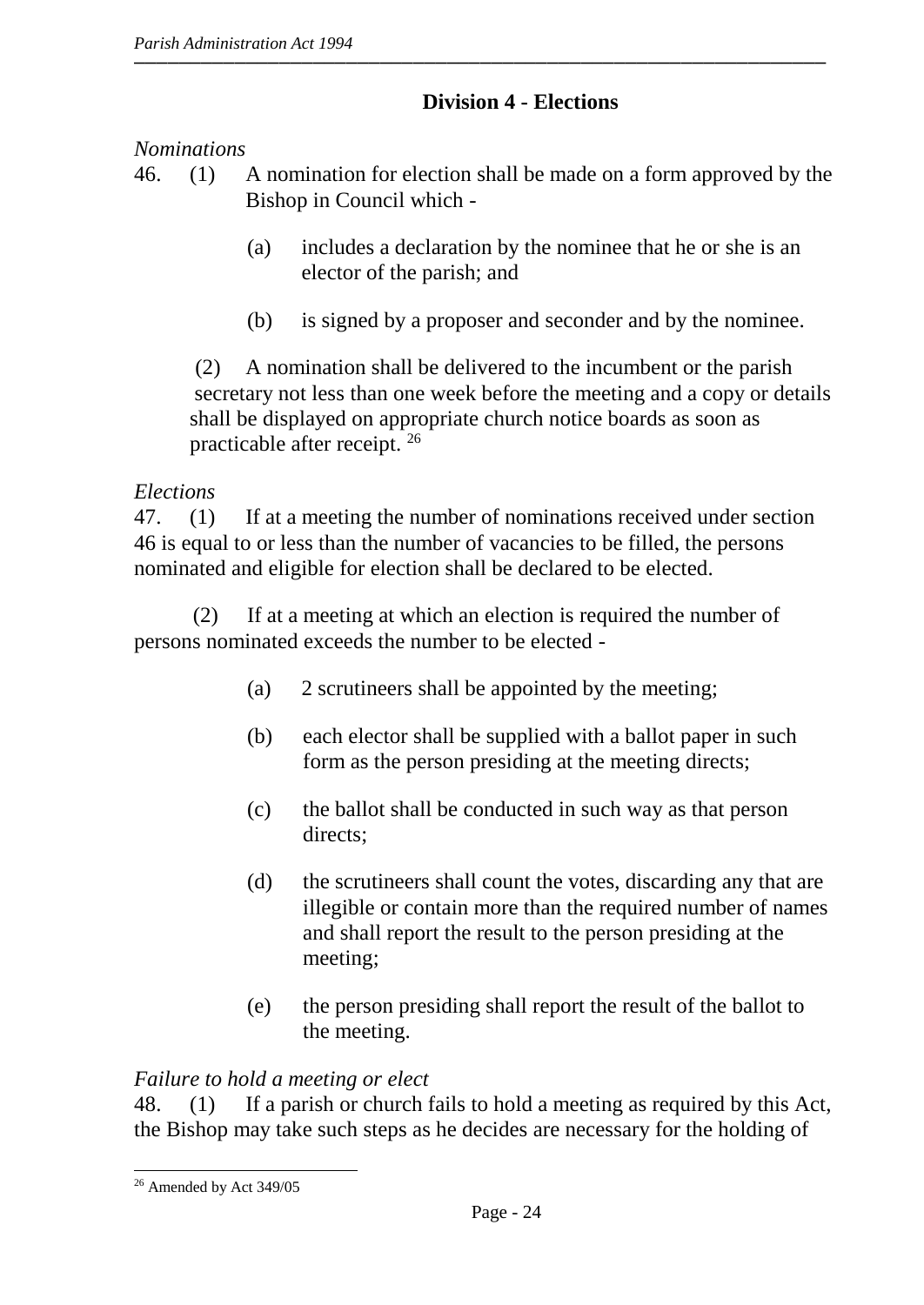the meeting or filling the vacant positions.

(2) If an annual general meeting of a parish or church fails to elect or appoint a person as required by this Act, the parish council may appoint an eligible person to the vacancy and, if the parish council fails so to do, the Bishop may take such steps as he decides are necessary for the filling of the vacancy.

(3) The Bishop may himself appoint persons to fill vacancies arising from a failure to elect or appoint, or elect or appoint validly.

# **Division 5 - General**

## *First meeting of parish council*

49. (1) The parish council shall hold a meeting within 5 weeks after the annual general meeting. <sup>27</sup>

(2) Each member of the parish council shall, before undertaking the duties of the office of member, sign a declaration of qualification in the form prescribed by the Bishop in Council.

(3) The incumbent of the parish shall send to the Registrar the names of the secretary and treasurer appointed at the meeting in accordance with sections 33 and 34.

*Quorum for AGM, annual meeting or parish council* 50. The quorum -

- (a) for an annual general meeting, is 10 electors;
- (b) for an annual church meeting, is 6 electors;
- (c) for a parish council, is a majority of its members for the time being.

## *Person to preside at meetings*

51. (1) If the Bishop is present at a meeting of the parish council or any other meeting in a parish, the Bishop is a member of the meeting, and may preside.

(2) Subject to sub-sections (1), (3) and (5)*,* the incumbent of the parish shall preside at a meeting at which the incumbent is present.

 $\overline{a}$ <sup>27</sup> Amended by Act 349.05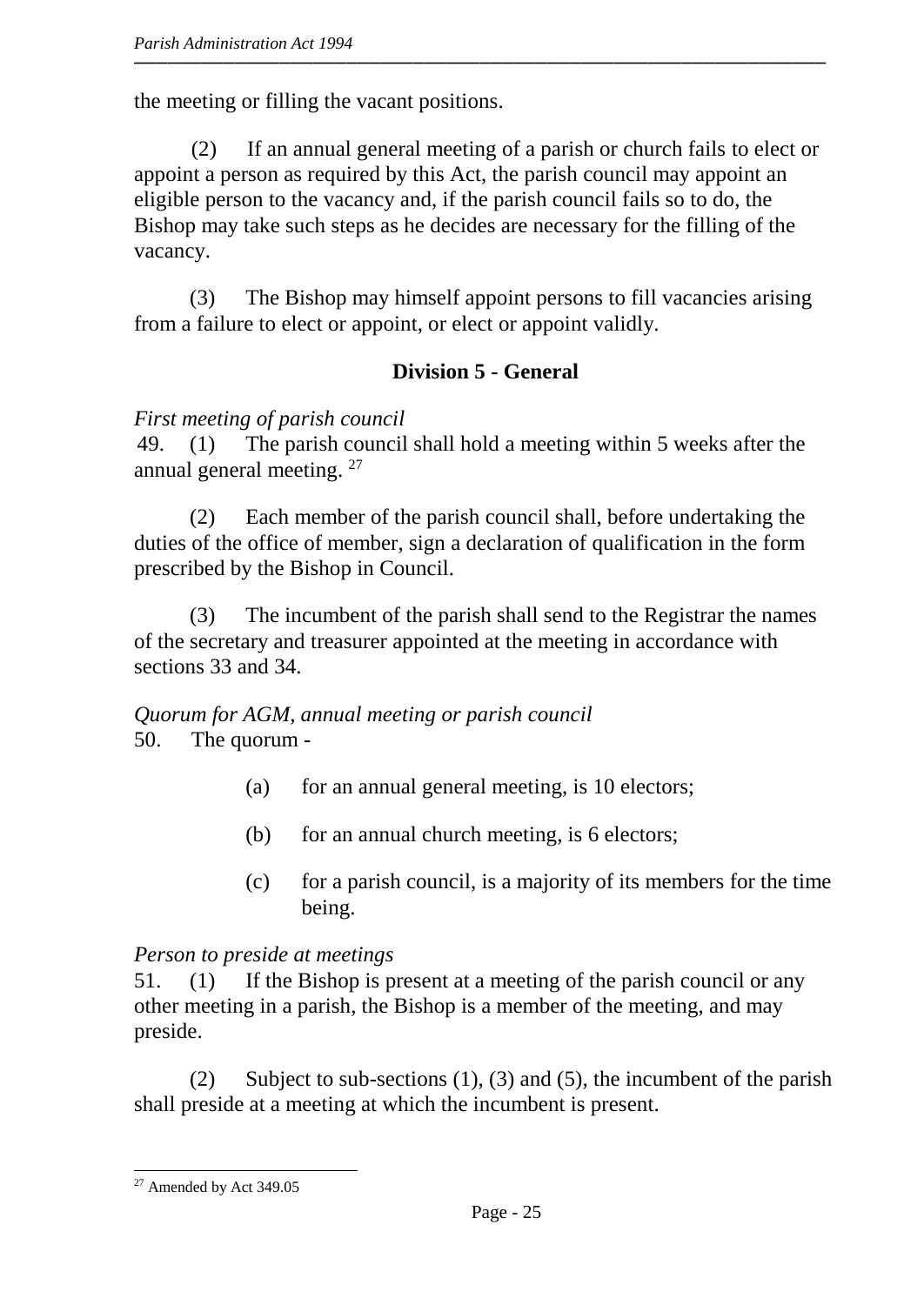(3) If the incumbent is unable for any reason to preside at the annual general meeting of the parish, the Bishop may appoint the Archdeacon of the area, or another person, to preside.

(4) The person presiding at a meeting, has a casting vote as well as a deliberative vote. <sup>28</sup>

(5) The incumbent may appoint another member of the council or meeting to preside at a meeting of the parish council or other meeting in the parish either generally or in the absence of the incumbent, but may at any time revoke such appointment.

(6) In the absence of a person able to preside at a meeting in accordance with the preceding sub-sections, the persons present at the meeting may appoint one of their number to preside.

#### *Assistant minister may attend parish meetings*

52*.* An assistant minister of a parish may attend meetings by invitation, but may not vote.<sup>29</sup>.

# **PART 5** *-* **FINANCE**

# *Banking*

53*.* (1) All parish or church funds shall be kept in an account, or accounts, at a bank, or at another institution approved by the Bishop in Council.

(2) An account for funds referred to in sub-section (1) shall not be opened at a bank, or another institution without the authority of the parish council.

(3) Money shall not be withdrawn from an account except on the signature of 2 or more persons authorised by the parish council.

(4) The parish council shall keep a record of all accounts opened by the parish council or any parish organisation.

(5) In this section, **"church funds"** includes funds of parish organisations.

## *Administration of funds*

 $\overline{a}$ <sup>28</sup> Amended by Act 314/98

<sup>&</sup>lt;sup>29</sup> Amended by Act 385/17: "An assistant minister of a parish who is non-stipendiary, or stipendiary but not on a fulltime basis, may attend meetings by invitation but may not vote" removed and replaced by the words now appearing.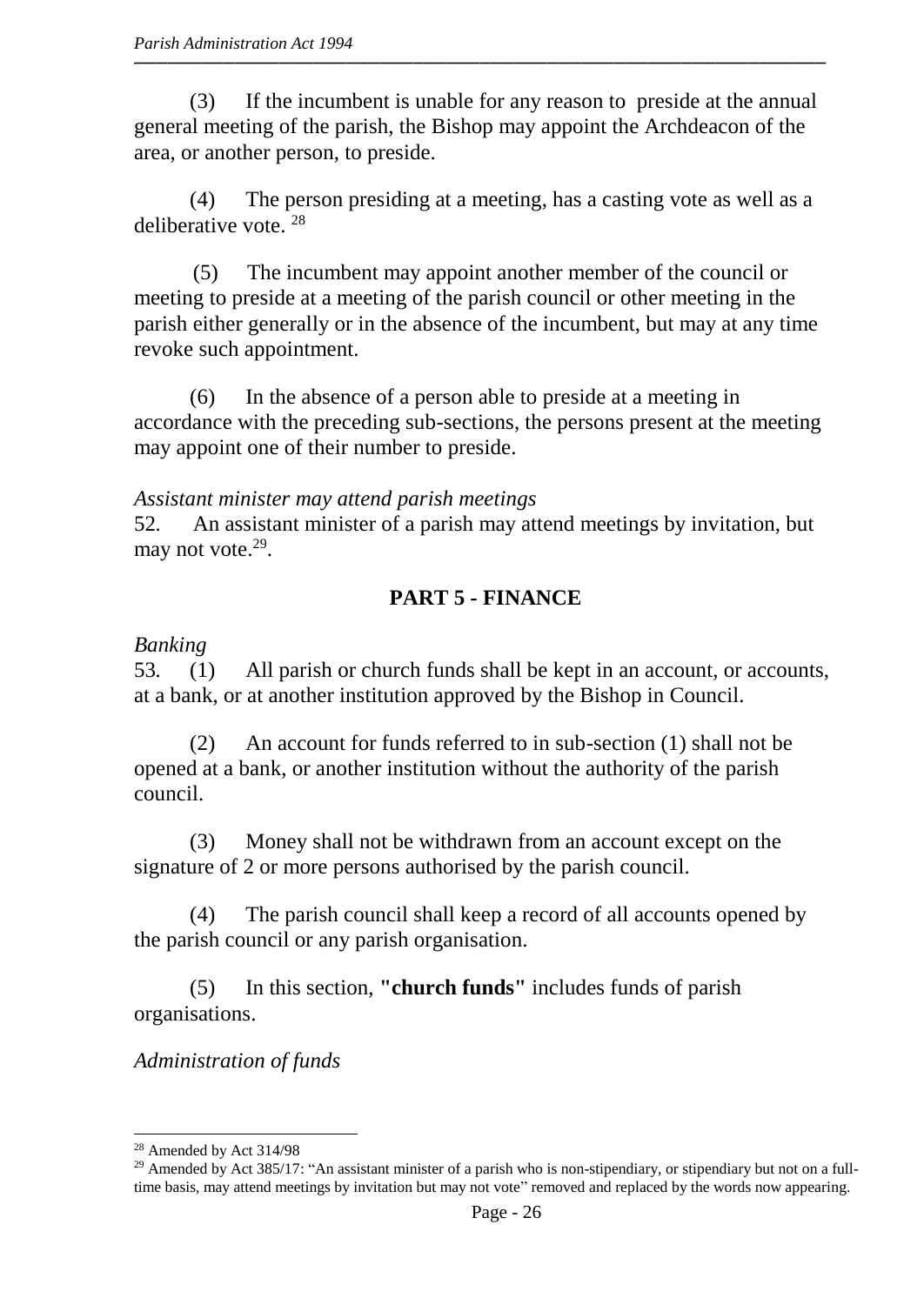54*.* The parish council shall administer its general funds subject to the following obligations and order of priority:

- (a) payment of the amounts given in the monthly invoices issued by the Registrar in respect of -
	- (i) the incumbent and other ministers of the parish, including amounts payable in respect of long service leave, the provident fund and insurance;
	- (ii) the parish assessment and all other outgoings;
- (b) payment of expenses incurred in the conduct of the parish's affairs;
- (c) payment of contributions from its funds towards the work of the Church beyond the parish in accordance with any diocesan scheme for parish giving for this purpose;
- (d) payment of reasonable expenses incurred by the clergy and lay representatives in Synod or conferences approved by the parish council;
- (e) payment of other expenses.

#### *Money raised by parish council to be used for Church purposes*

55. (1) Money raised in the parish by a person or organisation in the name of the Church shall be used for such purposes as shall be decided by the parish council, having regard to any views submitted to it.

(2) A parish organisation shall not raise funds except with the authority of the parish council, and must not borrow money.

## *Borrowing*

56. (1) The parish council shall not borrow money for any purpose without the consent of the Bishop in Council.

- (2) The Bishop in Council
	- (a) may approve a loan by way of overdraft of current account the amount of which does not exceed one fifth of the total income of the parish as shown in the last audited accounts or as estimated by the Bishop in Council;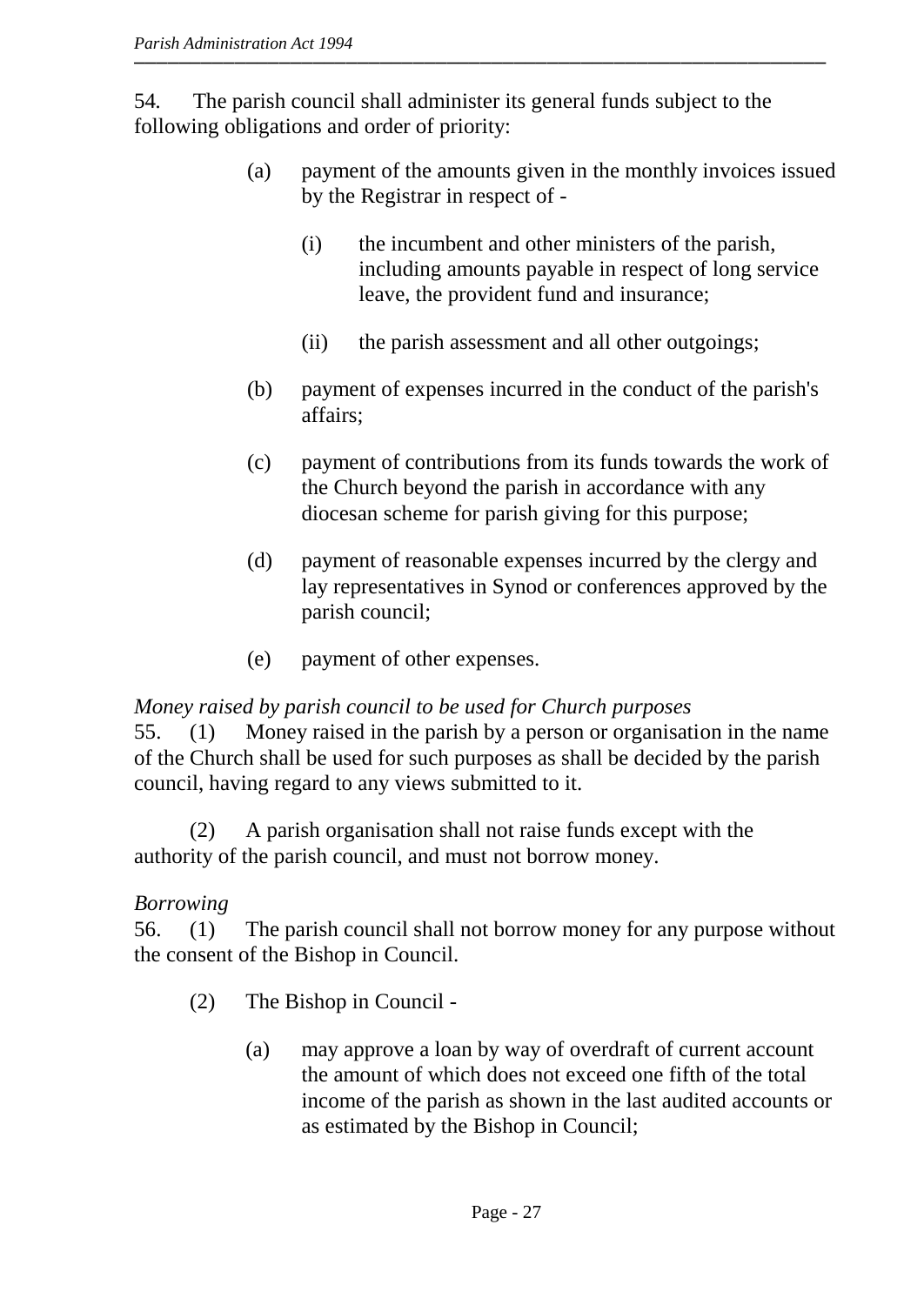- (b) may approve a special loan for an amount that does not exceed either -
	- (i) the aggregate income of the parish for the last 2 financial years as shown in the audited accounts or as estimated by the Bishop in Council; or
	- (ii) an amount which when aggregated with all existing debts of the parish would exceed the amount referred to in subparagraph (i);
- (c) must not approve a loan to replace or renew a loan the terms of which have not been complied with, unless the Bishop in Council determines that there are special circumstances;
- (d) must not approve a loan the period for repayment of which exceeds 20 years.

(4) Nothing in this section applies to a mortgage of property of the parish held by the Trusts Corporation.

# *Parish funds*

57. (1) A parish council must ensure that the amount of parish funds held for the time being by the parish council (whether on deposit with a bank or other institution or otherwise than by the Trusts Corporation or on deposit with the Anglican Development Fund – Gippsland  $30$  does not at any time exceed twice the amount of the invoices under section 54 (a) last received, or such lesser sum as the parish council determines from time to time.

(2) A parish council must ensure that parish funds, other than an amount or amounts not exceeding in total twice the amount of the invoices under section 54 (a) last received, or such lesser amount as the parish council determines from time to time, are deposited with the Registrar for investment -

- (a) by the Trusts Corporation on behalf of the parish; or
- (b) in the Anglican Development Fund Gippsland  $31$ .

(3) If a parish, or the incumbent for the time being, or any organisation or church of a parish, is a beneficiary under any trust or is entitled to the income, or any part of the income of any property, the property of the trust or

 $\overline{a}$ <sup>30</sup> Amended by Act 385/17 previously "Diocesan Rolling Fund"

 $31$  do.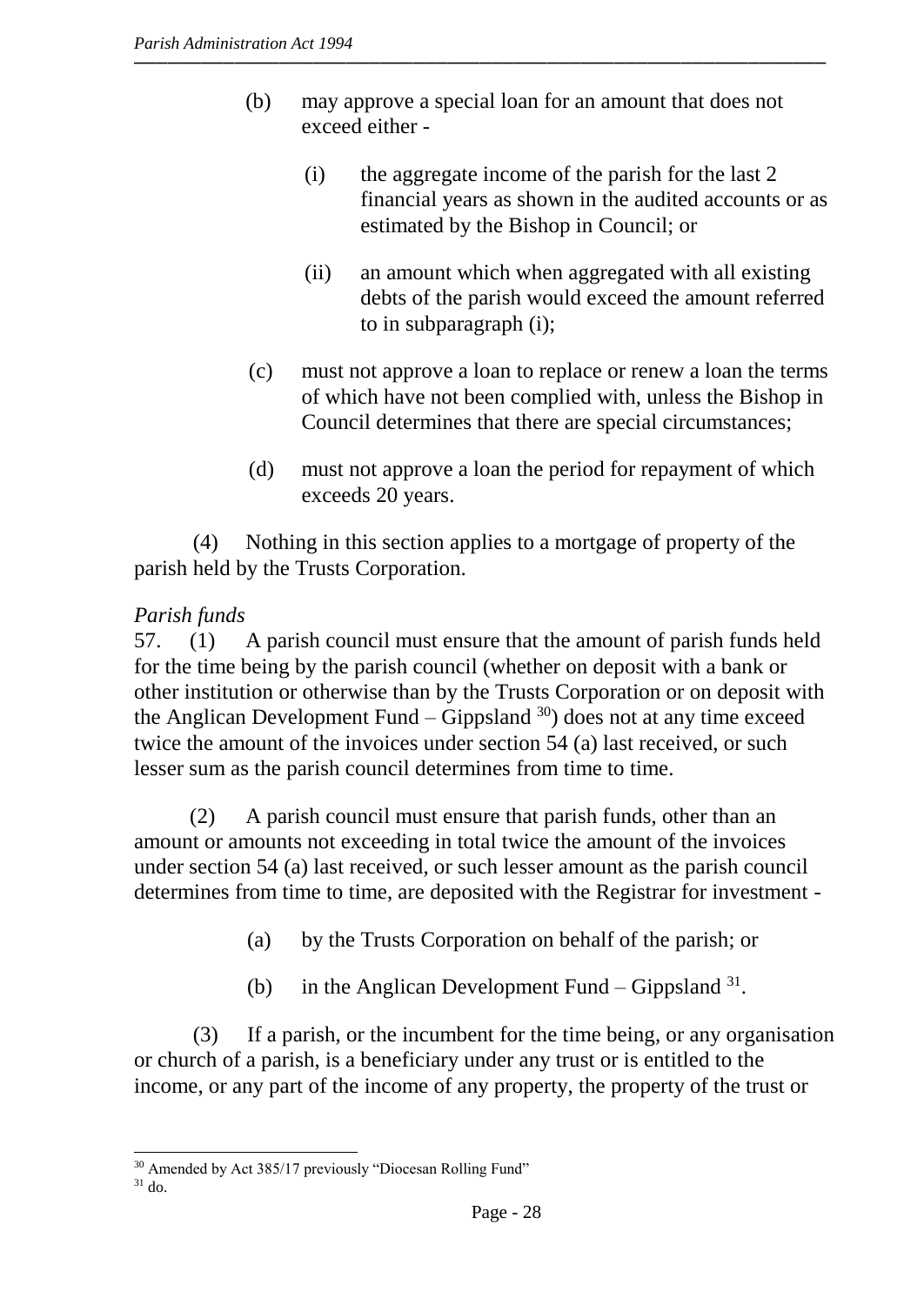other property must be held by the Trusts Corporation, except to the extent that the terms of the trust or other deed otherwise provide.

(4) Nothing in sub-section (2) affects the right of a parish council to use parish funds in any manner it determines, subject to compliance with the terms of any trust or conditions applying to the use of the funds.

- (5) The Registrar must ensure that
	- (a) parish funds deposited with the Registrar for investment
		- (i) are invested by the Trusts Corporation in accordance with the **Church Funds Act 2001,** whether in a common fund or otherwise; or
		- (ii) are invested in the Anglican Development Fund Gippsland  $32$ ;
	- (b) parish funds are made available to the parish council for use as it determines;
	- (c) interest earned on the investment of parish funds in accordance with this section is credited to the account of the parish in accordance with the terms of investment or as otherwise determined by the Bishop in Council;
	- (d) appropriate accounting and other records are kept so that all transactions affecting parish funds are properly recorded;
	- (e) statements and accounts of parish funds are provided to the parish council at least twice a year and at such other times as the Bishop in Council determines.

(6) In this section, **"parish funds"** includes money of the parish council or any church of the parish or any organisation of the parish or any church of the parish.

#### **PART 6 – EPISCOPAL DISTRICTS**  *Inserted by Act No.344/2003*

# **Division 1 – Parish as Episcopal District**

58. *Parish may be declared to be an Episcopal District*

 $\overline{a}$  $32$  do.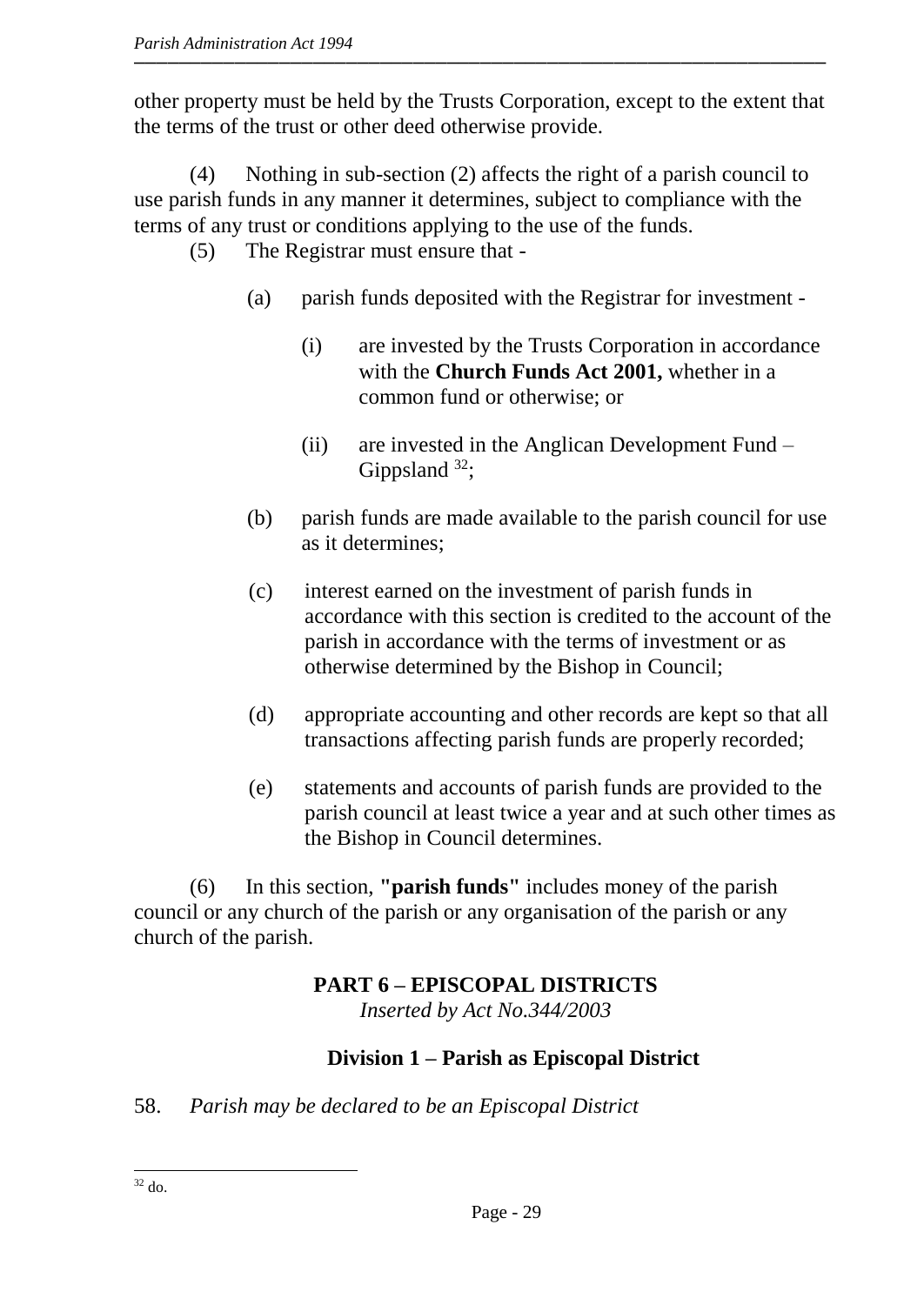- (1) The Bishop in Council may declare that a parish is an Episcopal district if the Bishop in Council is satisfied on reasonable grounds that–
	- (a) the parish is not able for the time being to support a full-time incumbent; or
	- (b) the Bishop is for any reason unable to appoint a full-time incumbent to the parish.
- (2) A declaration of a parish as an Episcopal district under this Division remains in force until it is revoked by the Bishop in Council.
- 59. *Ministry in Episcopal districts under this Division* The Bishop may make arrangements for–
	- (a) a priest or deacon; or
	- (b) an authorised lay minister; or
	- (c) both a priest or deacon and an authorised lay minister–

to provide ministry in an Episcopal district under this Division.

- 60. *Suspension of certain Acts* While a parish is declared to be an Episcopal district under this Division–
	- (a) the **Appointments Act 1994** does not apply to the filling of the vacancy in the incumbency;
	- (b) the **Stipends, Remuneration and Allowances Act 1994** does not apply in relation to the parish;
	- (c) the application of this Act to the parish may be varied by the Bishop in Council at the request of, or with the consent of, the parish council.

# **Division 2 – Part of a Parish as Episcopal District**

- 60A. *Part of a parish may be declared to be an Episcopal District*
	- (1) The Bishop in Council may declare that a specified part of a parish (in this section called "**the district**") is an Episcopal District if–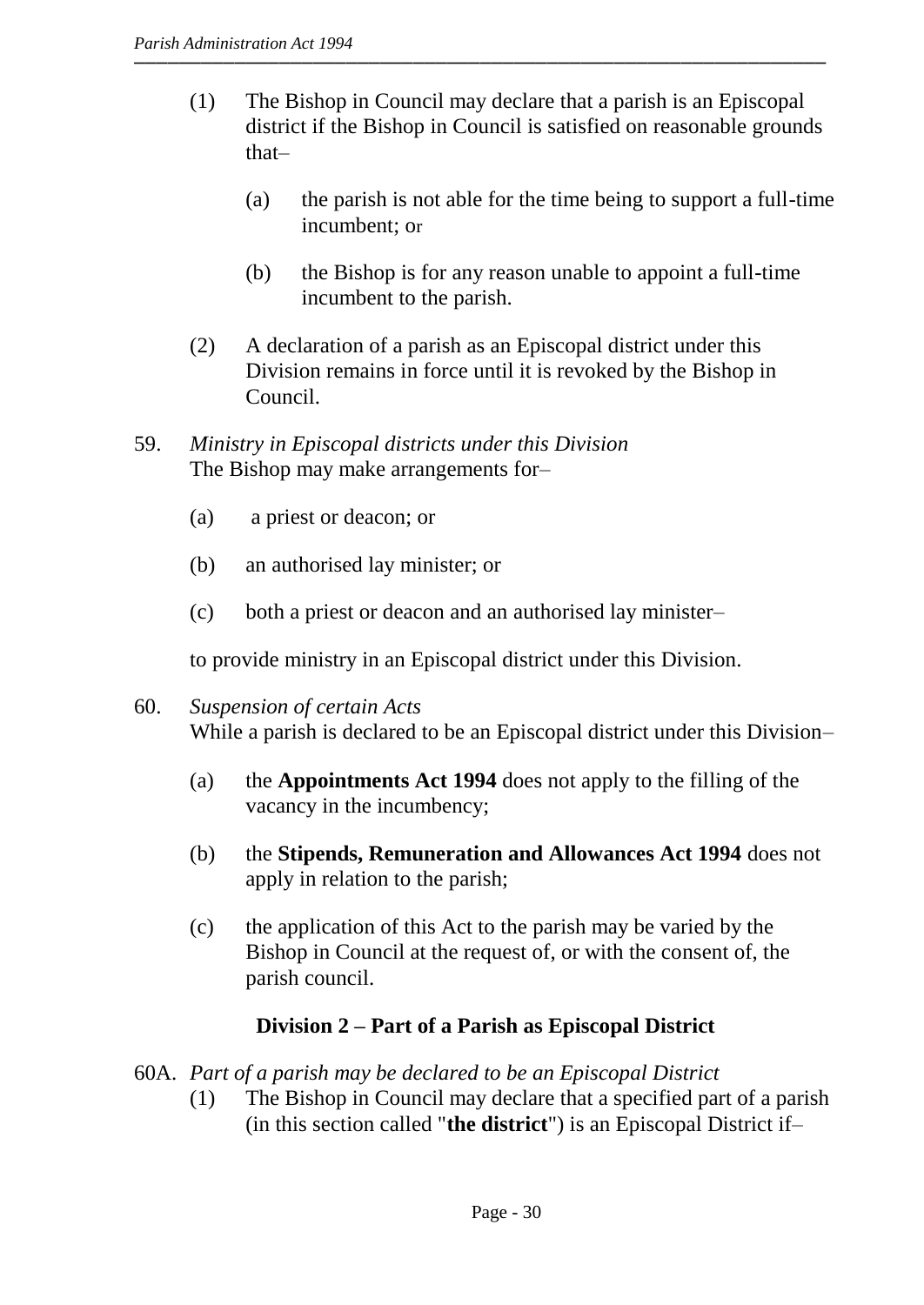- (a) the parish council approves the making of such a declaration; and
- (b) there is a congregation and suitable meeting place in the district; and
- (c) the Bishop in Council is satisfied on reasonable grounds that the electors of the church are able to support a priest as priest in charge of the district, whether on a full time or part time basis.
- (2) A declaration of a district as an Episcopal District under this Division remains in force until it is revoked by the Bishop in Council.
- 60B. *Ministry in Episcopal District under this Division*
	- (1) The Bishop may make arrangements for a priest to provide ministry in an Episcopal District under this Division.
	- (2) The Bishop may also make arrangements for a deacon or an authorised lay minister, or both, to provide ministry in an Episcopal District under this Division.
- 60C. *Application of this Act and other Acts while Episcopal District under this Division is declared*
	- (1) While a part of a parish is declared to be an Episcopal District under this Division, the boundaries of the parish are deemed to be altered so far as is necessary to exclude the area of the Episcopal District.
	- (2) An Act, including this Act, other than the excluded provisions and Acts, applies in relation to the Episcopal District under this Division as if–
		- (a) the Episcopal District were a parish; and
		- (b) the priest in charge of the Episcopal District were the incumbent; and
		- (c) the reference in section 4(d) (*electors*) to "usually attended divine service in the parish" were, until the first annual meeting of the Episcopal District, a reference to "usually attended divine service in the church in the Episcopal District".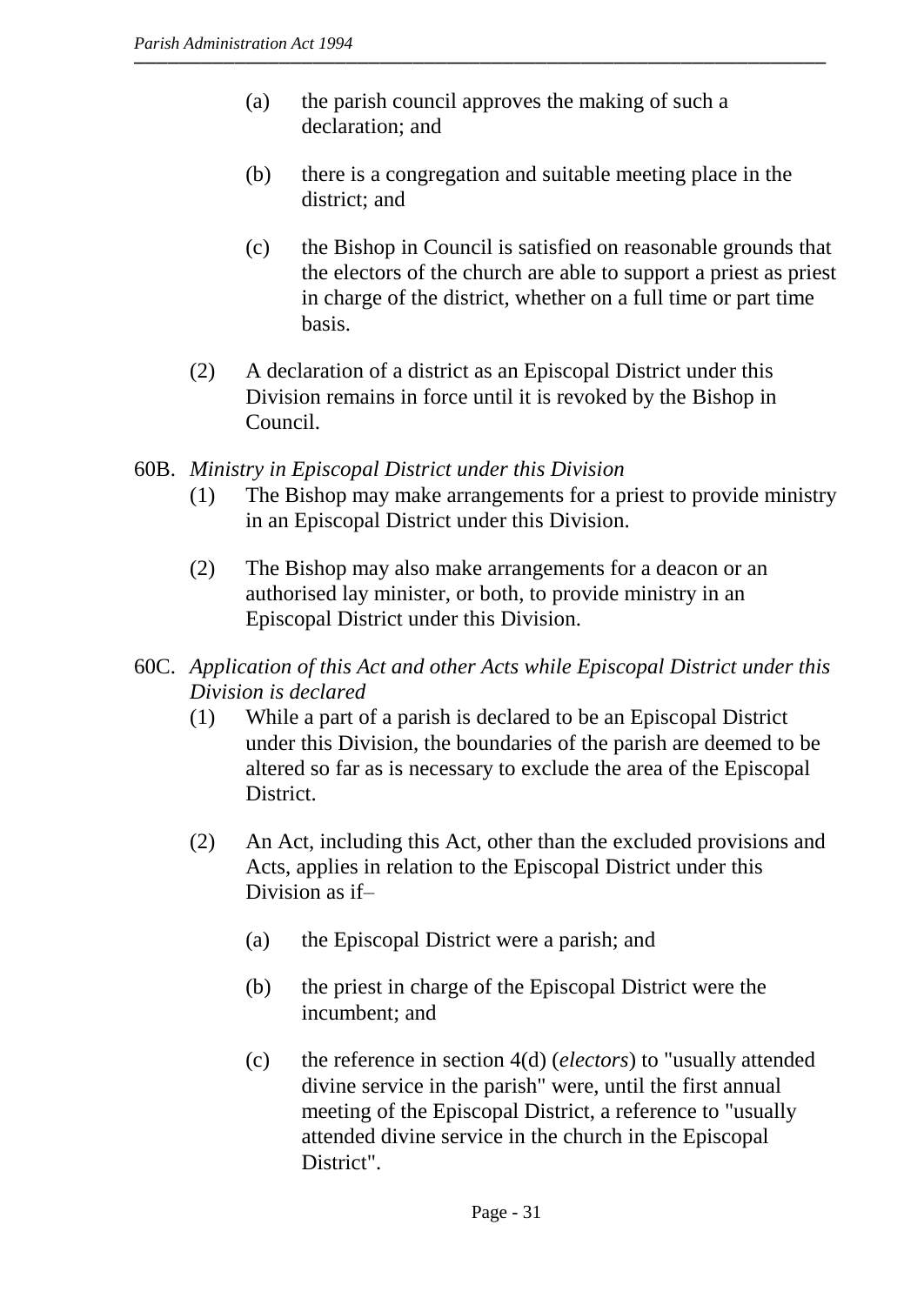- (3) For the purposes of sub-section (2), the excluded provisions and Acts are–
	- (a) such provisions of this Act as the Bishop in Council approves; and
	- (b) the **Appointments Act 1994**; and
	- (c) the **Stipends, Remuneration and Allowances Act 1994**; and
	- (d) such other provisions of other Acts as the Bishop in Council approves.
- (4) If the Bishop in Council so declares, the application of this Act or another Act to an Episcopal District under this Division, or to a parish out of which such an Episcopal District has been formed, may be varied at the request of, or with the consent of, the parish council of the Episcopal District or the parish, as the case requires.
- 60D. *Paynesville*

The part of the parish of Bairnsdale specified in the Schedule to the **Parish Administration (Episcopal Districts) Act 2003** is, and continues to be, an Episcopal District within the meaning of this Division until–

- (a) the Bishop in Council declares it not to be an Episcopal District under this Division; or
- (b) it is constituted a new parish, or part of a new parish, under section 8–

whichever first occurs.

# **PART 6A – SPECIAL MINISTRIES**<sup>33</sup>

*Special ministries*

60E. Bishop in Council may approve governance arrangements for a non-parochial ministry.

# **PART 7- MISCELLANEOUS**

*Safe Ministry clearance<sup>34</sup>*

 $\overline{a}$ 

<sup>&</sup>lt;sup>33</sup> Inserted by Act 385/17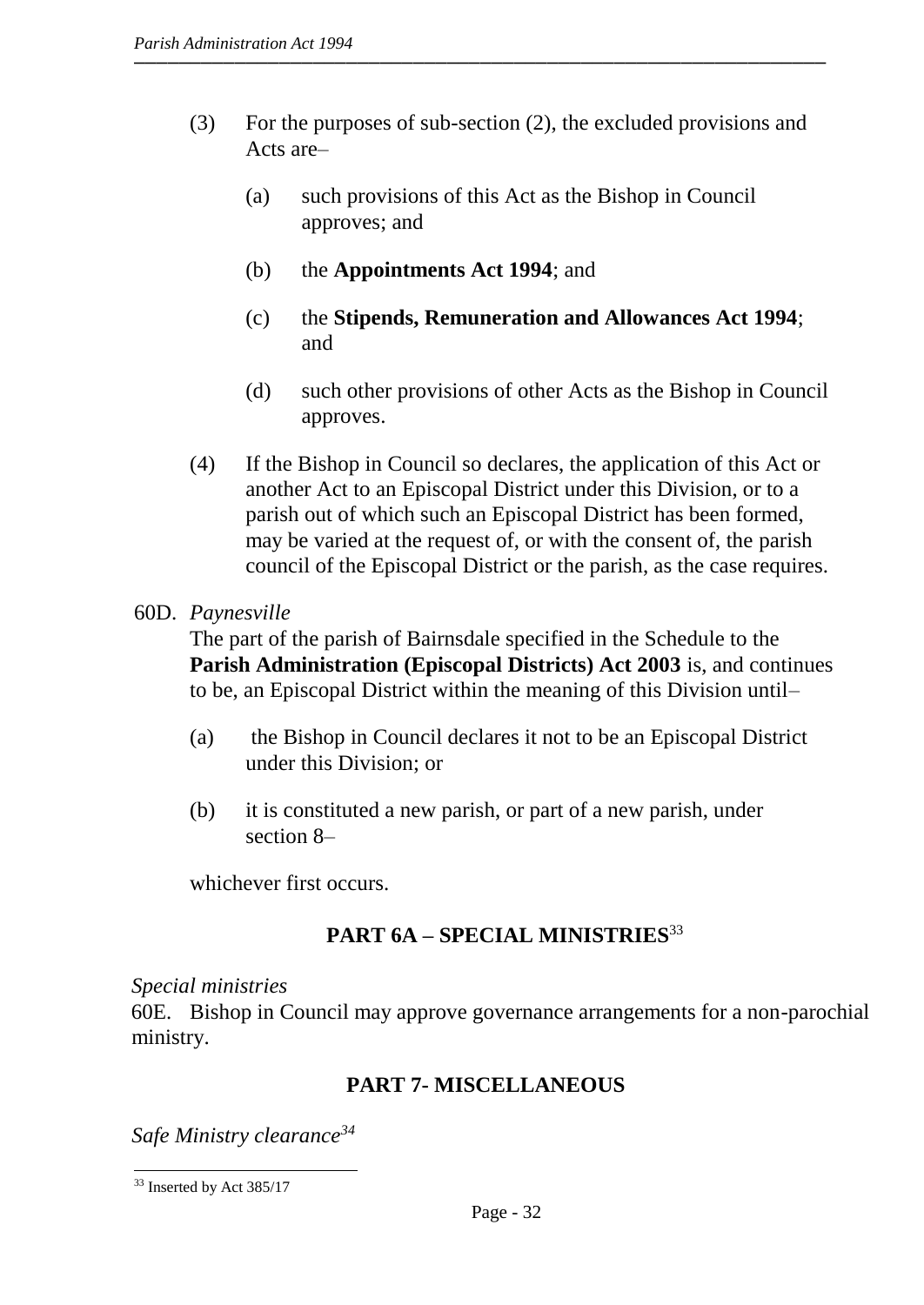60F. A person elected or appointed to hold an office in a parish must not take up the position unless the person has a current Safe Ministry clearance issued by the Director of Professional Standards

## *Appointments by incumbent*

61. (1) The holder of an office in a parish, other than a person elected at the Annual General Meeting or another general meeting of the parish, must be appointed by the incumbent<sup>35</sup>

(2) A person shall not act in an office referred to in sub-section (1) unless appointed to the office by the incumbent.

(2A) If a person appointed to or acting in an office referred to in subsection (1) is to receive remuneration, the remuneration shall be as approved by the parish council.

(3) The incumbent may terminate the appointment of a person appointed under sub-section (1) but, if the person receives remuneration from the parish council, shall not terminate the appointment except after consultation with the parish council.

#### *Changes in order of service*

62. (1) A change in the mode of conducting any service which has been customary in a church shall not be introduced except as permitted under the Constitution of the Anglican Church of Australia and with the approval of the incumbent and electors who attend that church given at a meeting convened for the purpose of giving that approval.

(2) In the case of any disagreement, the matter shall be referred to the Bishop whose decision shall be final.

#### *Decisions by majority*

63. For the purposes of this Act, and subject to there being a quorum, a decision -

- (a) of a majority of the churchwardens of a church is a decision of the churchwardens;
- (b) of a majority of the members of a parish council is a decision of the council;
- (c) of a majority of a committee is a decision of the members of the committee.

*Notices*

 $\overline{a}$  $34$  do.

<sup>&</sup>lt;sup>35</sup> Amended by Act 385/17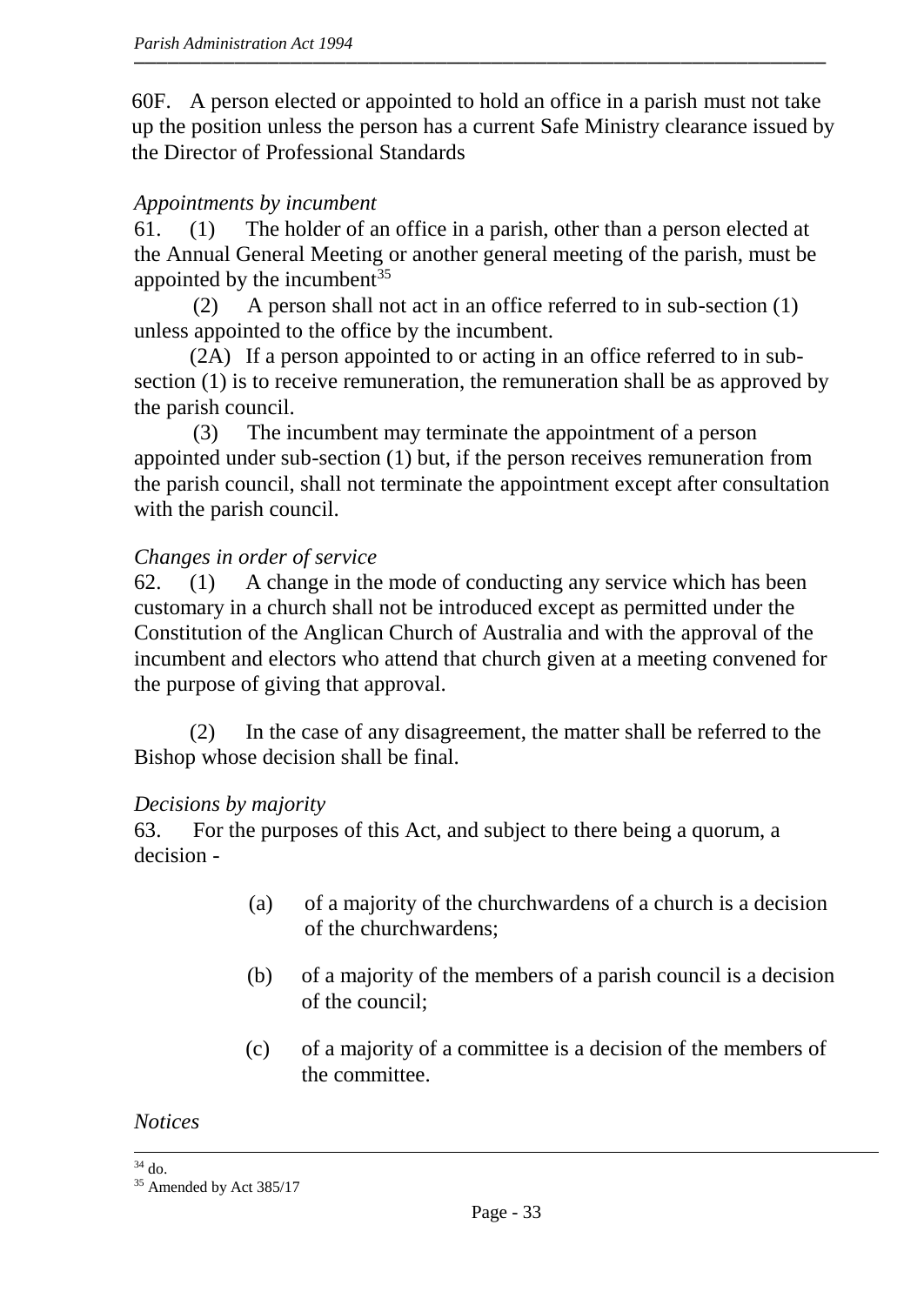64. A notice or document required to be given or served on a person for the purposes of this Act is given or served by being given personally to the person, or sent by certified mail addressed to the person at the person's usual or last known place of residence.

# *Validity of decisions despite vacancy*

65. A proceeding of a meeting of' or decision by, the parish council, churchwardens of a parish or a committee is not invalid by reason only of a vacancy in the office of churchwarden or member of the council or committee.

# *Disputes*

*66.* (1) Any doubt or dispute about the interpretation or operation of this Act may be referred to the Bishop in Council.

(2) A decision of the Bishop in Council about a matter referred under sub section (1) is final.

## *Regulations*

67. The Bishop in Council may make regulations for the carrying out of this Act, including regulations prescribing forms for the purposes of this Act.

# **PART 8 - TRANSITIONAL**

*Repeal*

68. **The Parish Administration Act 1972** is repealed.

# *Transitional*

*69.* (1) Despite section 68, **The Parish Administration Act 1972,** as in force immediately before the commencement of this section, continues to apply in relation to the preparation of accounts and reports for the year ending 31 December 1994.

(2) **The Parish Administration Act 1972** as in force immediately before the commencement of this section continues to apply in relation to vestries and councils as constituted under that Act until the first election of members of the parish council under this Act.

70. the period beginning on 1 January 2004 and ending on 30 September 2004 shall be deemed to be a financial year for the purposes of this Act.

Assented to 14th May 1994 Parish Administration (Amendment) Act 1995 No 294/95 Assented to 20th May 1995